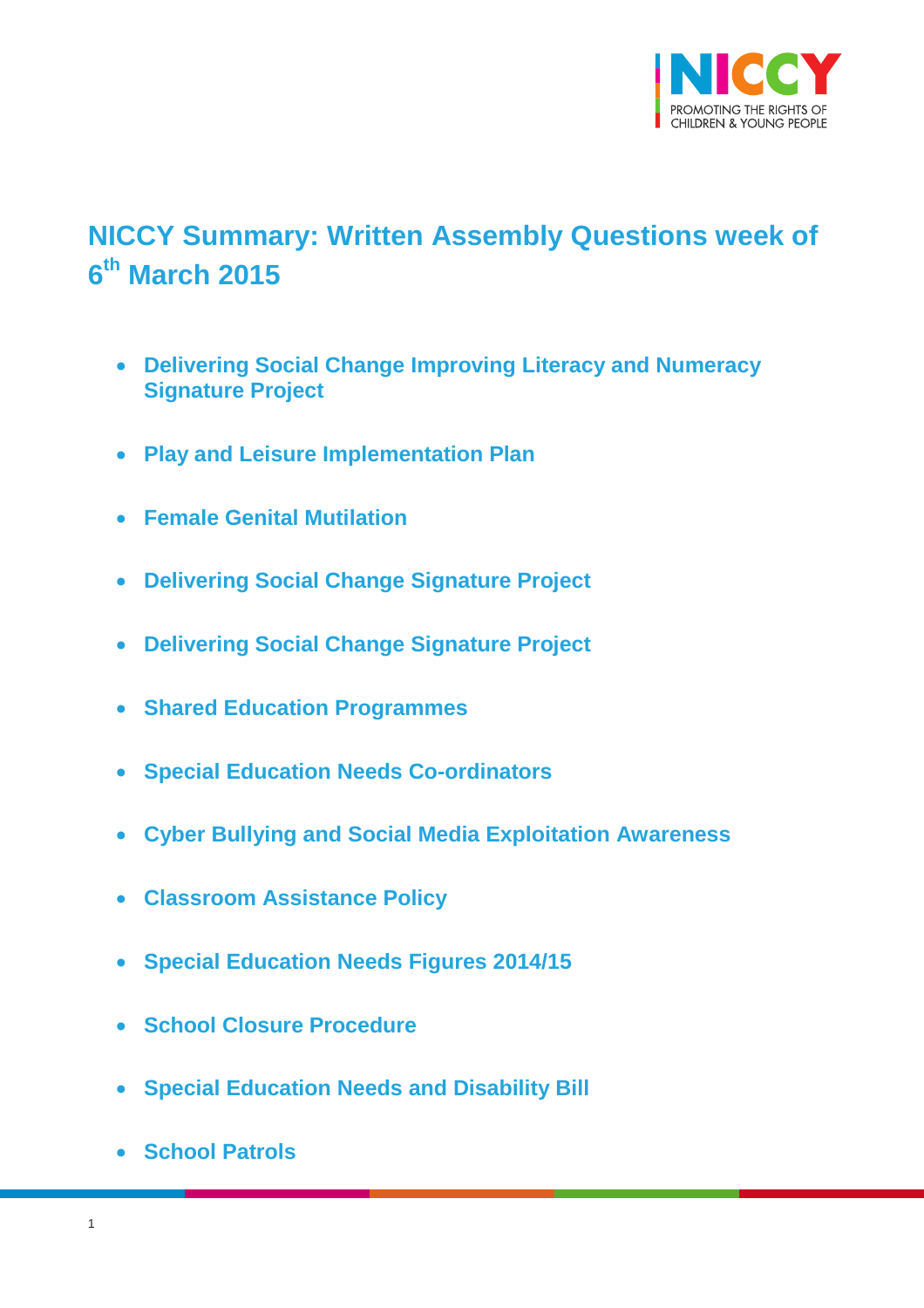

- **[Strategic Review of Integrated Education](#page-13-0)**
- **[Education and Training Inspectorate](#page-13-1)**
- **[Joint Management of Schools](#page-14-0)**
- **[Community Relations, Equality and Diversity Funding](#page-14-1)**
- **[Measuring School Performance](#page-14-2)**
- **[Education and Training Inspectorate Report Recommendations](#page-15-0)**
- **[Training for Young People with Special Education Needs](#page-16-0)**
- **[Voluntary Exit Scheme](#page-17-0)**
- **[Voluntary Exit Scheme](#page-17-1)**
- **[Voluntary Exit Scheme](#page-18-0)**
- **[Applied Behavioural Analysis](#page-19-0)**
- **[Delivering Social Change Signature Programme](#page-20-0)**
- **[Provision, Funding and Facilities](#page-21-0)**
- **[Sarah's Law](#page-22-0)**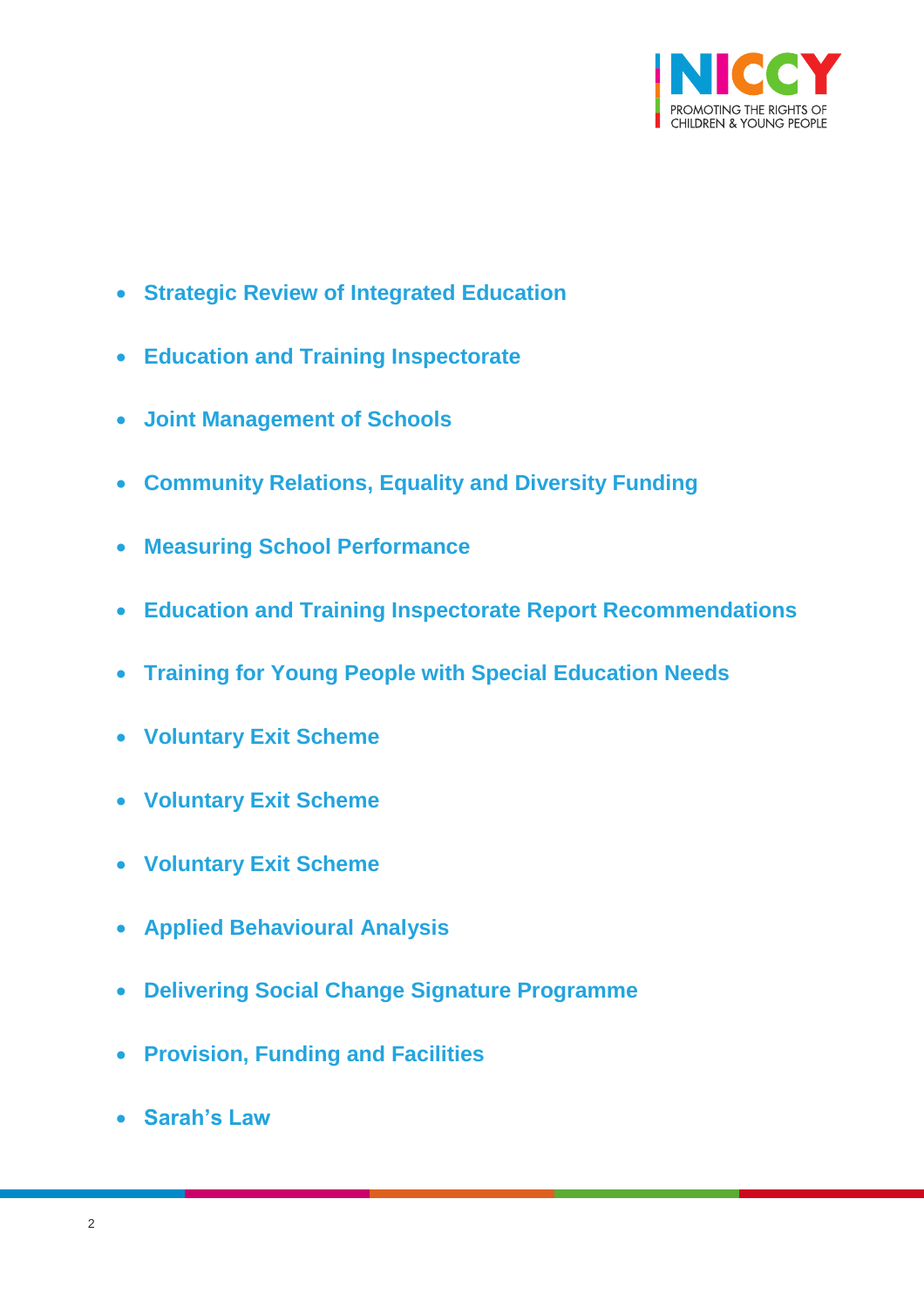

- **[Cyber Bullying and Harrassment](#page-23-0)**
- **[Child Maintenance Service Payments](#page-24-0)**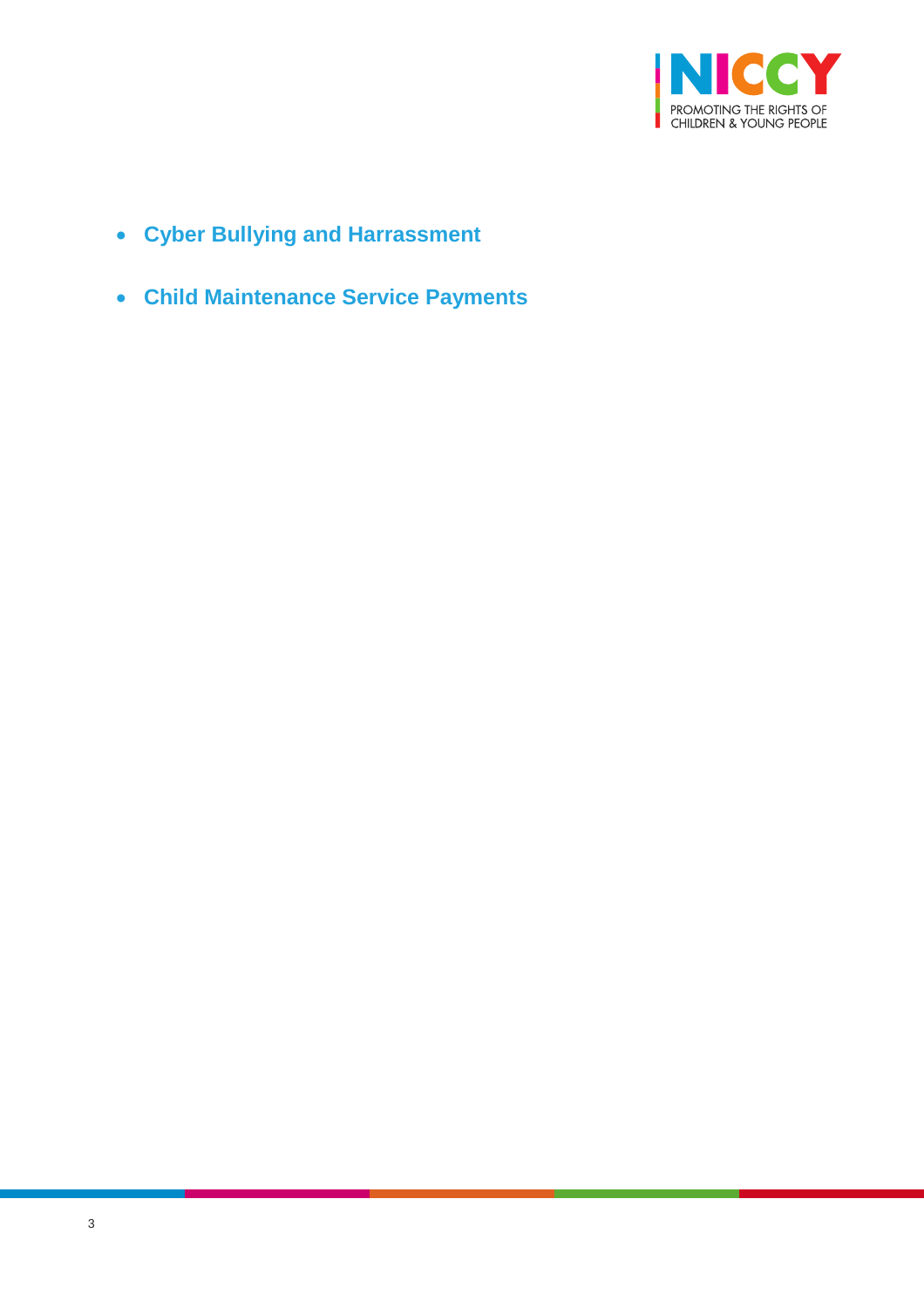

# **Office of First and Deputy First Minister**

## <span id="page-3-0"></span>**Delivering Social Change Improving Literacy and Numeracy Signature Project**

**Mr Patsy McGlone (SDLP – Mid Ulster) -** To ask the First Minister and deputy First Minister to outline the current position in relation to the continued financial support for the Delivering Social Change Improving Literacy and Numeracy Signature Project.

**Mr P Robinson and Mr M McGuinness:** The Delivering Social Change Improving Literacy and Numeracy Signature Programme is a two year programme scheduled to finish at the end of June 2015. We are currently considering the future of the programme. **(3rd March)**

[Back to Top](#page-0-0)

## <span id="page-3-1"></span>**Play and Leisure Implementation Plan**

**Mr John McCallister (IND – South Down) -** To ask the First Minister and deputy First Minister to detail delivery against targets in the Play and Leisure Implementation Plan to date.

**Mr P Robinson and Mr M McGuinness:** The Play and Leisure Implementation Plan (PLIP) was launched in September 2011 and is scheduled to run until 2016, in line with the Ten Year Strategy for Children and Young People. The PLIP contains 41 actions, to be delivered by a range of departments, to support the commitments made in the Executive's Play and Leisure Policy Statement of January 2009 and obligations under Article 31 of the United Nations Convention on the Rights of the Child.

To date, 17 actions have been achieved and 17 remain ongoing. Actions that have been achieved include the delivery of awareness sessions on play for policy makers and professionals; publication of guidance on the community use of schools; and research into children and young people's experiences in public spaces.

There are 7 actions which have a financial outlay. These actions include the potential audit of workforce needs; the development and dissemination of information on the benefits of challenge and risk in play; and the establishment of a professional bodies working group. Progress on these actions is subject to funding availability. **(3rd March)**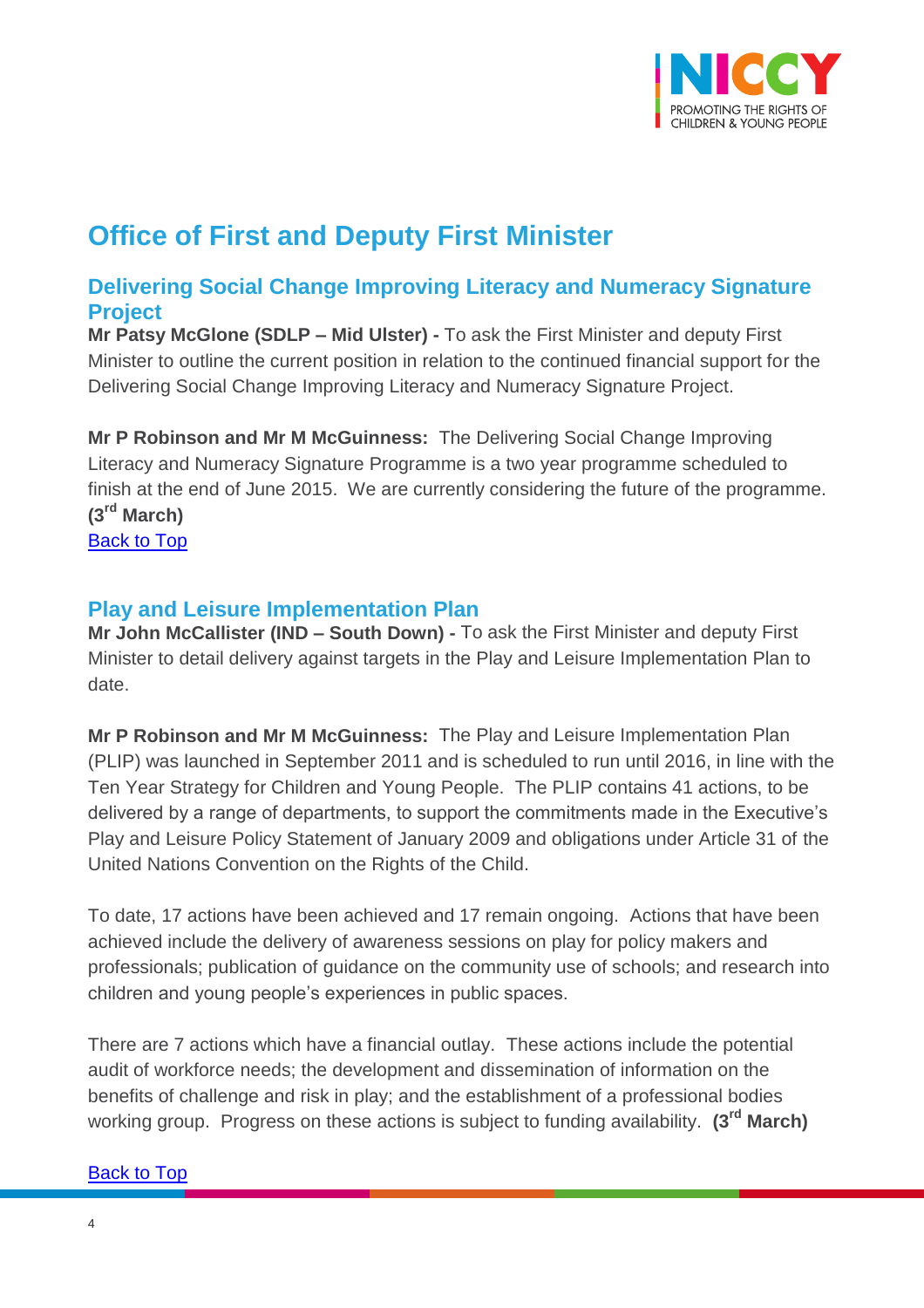

# <span id="page-4-0"></span>**Female Genital Mutilation**

**Mrs Sandra Overend (UUP – Mid Ulster) -** To ask the First Minister and deputy First Minister, pursuant to AQW 38186/11-15, to detail which Department is co-ordinating a cross departmental action plan on Female Genital Mutilation to which they are contributing.

**Mr P Robinson and Mr M McGuinness:** Given the nature of Female Genital Mutilation (FGM), there is no one department co-ordinating a cross departmental action plan on this matter.

Following a public consultation exercise last year, the Department of Finance and Personnel (DFP) published multi-agency guidelines on FGM. These guidelines state that it is unlikely that any single agency will be able to meet the multiple needs of someone affected by FGM. The guidelines set out a multi-agency response and strategies to encourage agencies to co-operate and work together.

A copy of the Guidelines has been placed in the Assembly library. **(3rd March)**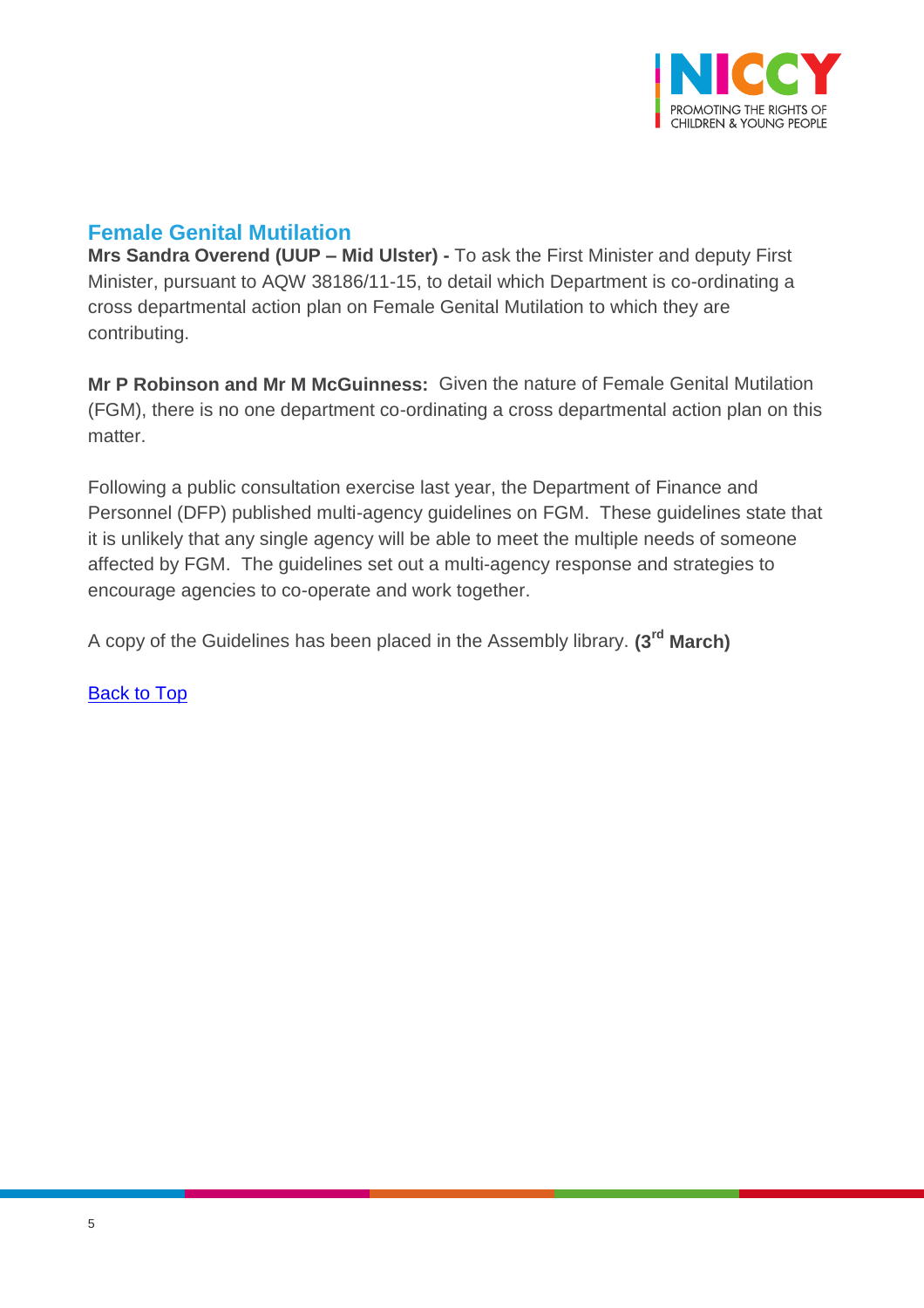

# **Department of Education**

# <span id="page-5-0"></span>**Delivering Social Change Signature Project**

**Mr Seán Rogers (SDLP – South Down) -** To ask the Minister of Education when phase 2 of the shared education Delivering Social Change Signature Project will open; and whether schools that have taken part in previous shared education programmes will be eligible.

**Mr J O'Dowd (Minister of Education):** It is expected that the applications to phase 2 of the Delivering Social Change Shared Education Signature Project will be invited before the end of the current financial year. Work is currently in progress to refine the application process following lessons learned from the phase 1. The Project is aimed at schools that have previously engaged in shared education, including those that previously participated in such programmes (subject to meeting other criteria as outlined in the call for applications - see www.sepni.gov.uk for details). **(2nd March)**

#### [Back to Top](#page-0-0)

### <span id="page-5-1"></span>**Delivering Social Change Signature Project**

**Mr Seán Rogers (SDLP – South Down) -** To ask the Minister of Education when phase 1 applicants will be notified if they have been accepted for the shared education Delivering Social Change Signature project.

**Mr J O'Dowd (Minister of Education):** Applications to Phase 1 of the DSC Share Education Signature Project are subject to an assessment process being undertaken by ELBs. Recommendations from ELBs will be in considered for endorsement by the Project Board which is scheduled to meet on 10 March 2015. Applicants will be notified when this process has been complete. **(2nd March)**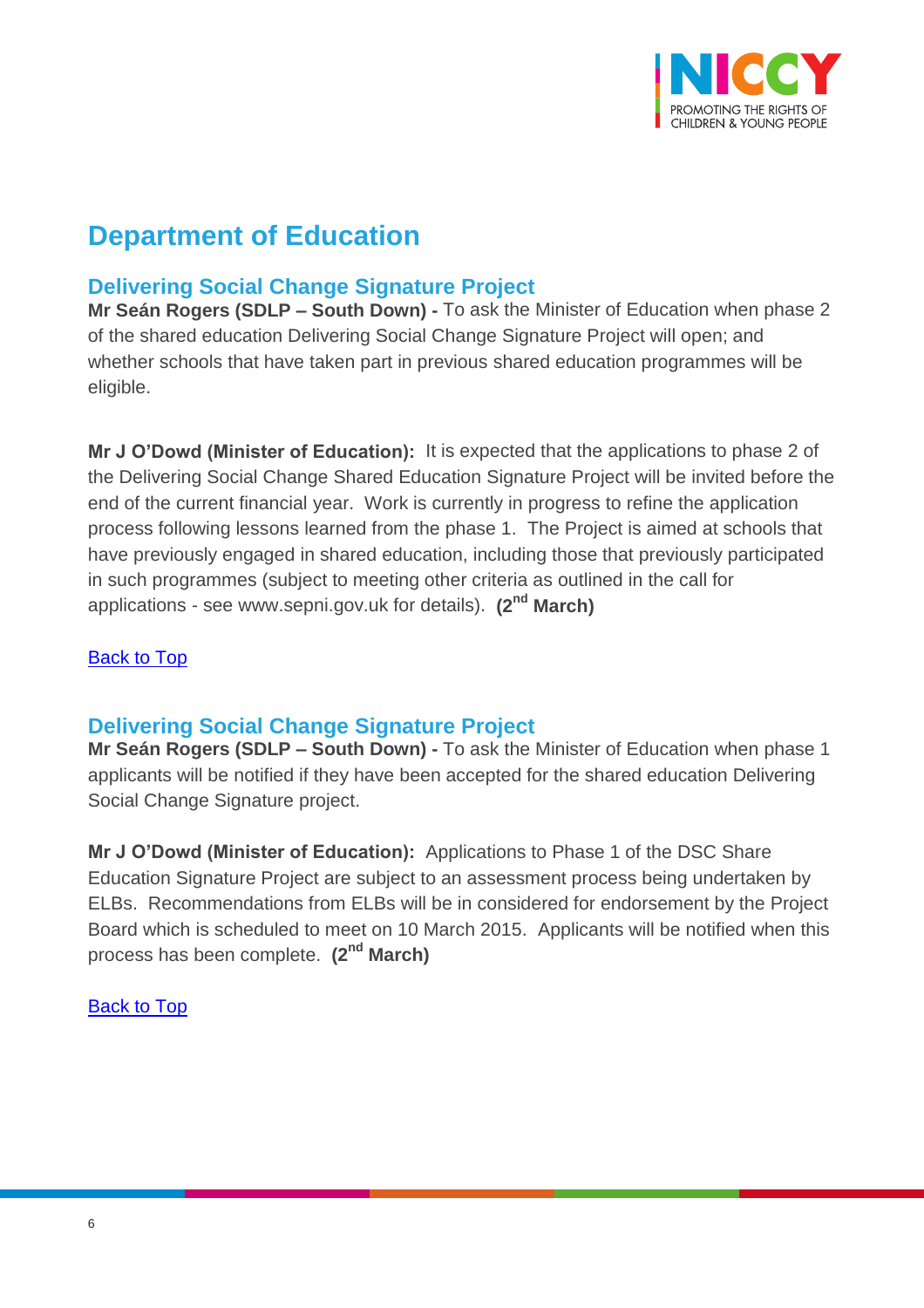

## <span id="page-6-0"></span>**Shared Education Programmes**

**Mr Steven Agnew (GPNI – North Down) -** To ask the Minister of Education whether integrated schools of the same management type, and those of different management type, will qualify for shared education programmes.

**Mr J O'Dowd (Minister of Education):** Funding opportunities through the DSC Signature Project and Peace IV funding programme will be open to all schools who meet the eligibility criteria.

The DSC Shared Education Signature Project is aimed at schools that have already engaged in shared education provided they meet other criteria as outlined in the call for applications (see www.sepni.gov.uk for details). Each application will be assessed on a case by case basis.

The Peace IV programme will target those schools that are not already engaged in sharing. Subject to EU agreement, this is expected to launch later this year. **(2nd March)**

#### **[Back to Top](#page-0-0)**

### <span id="page-6-1"></span>**Special Education Needs Co-ordinators**

**Ms Caitríona Ruane (Sinn Féin – South Down) -** To ask the Minister of Education to detail the number of Special Educational Needs Co-ordinators in each post-primary school; and whether they are teaching or acting as Special Educational Needs Coordinators in a full time capacity. **[Priority Written]**

**Mr J O'Dowd (Minister of Education):** The Code of Practice on the Identification and Assessment of Special Educational Needs states that all mainstream schools should have a Special Educational Needs Co-ordinator (SENCO).

The Belfast Education and Library Board has advised that there were less than five nonteaching SENCOs identified in its last audit in March 2014.

The remaining Education and Library Boards (ELBs) have advised that this detail is not held at ELB level. **(2nd March)**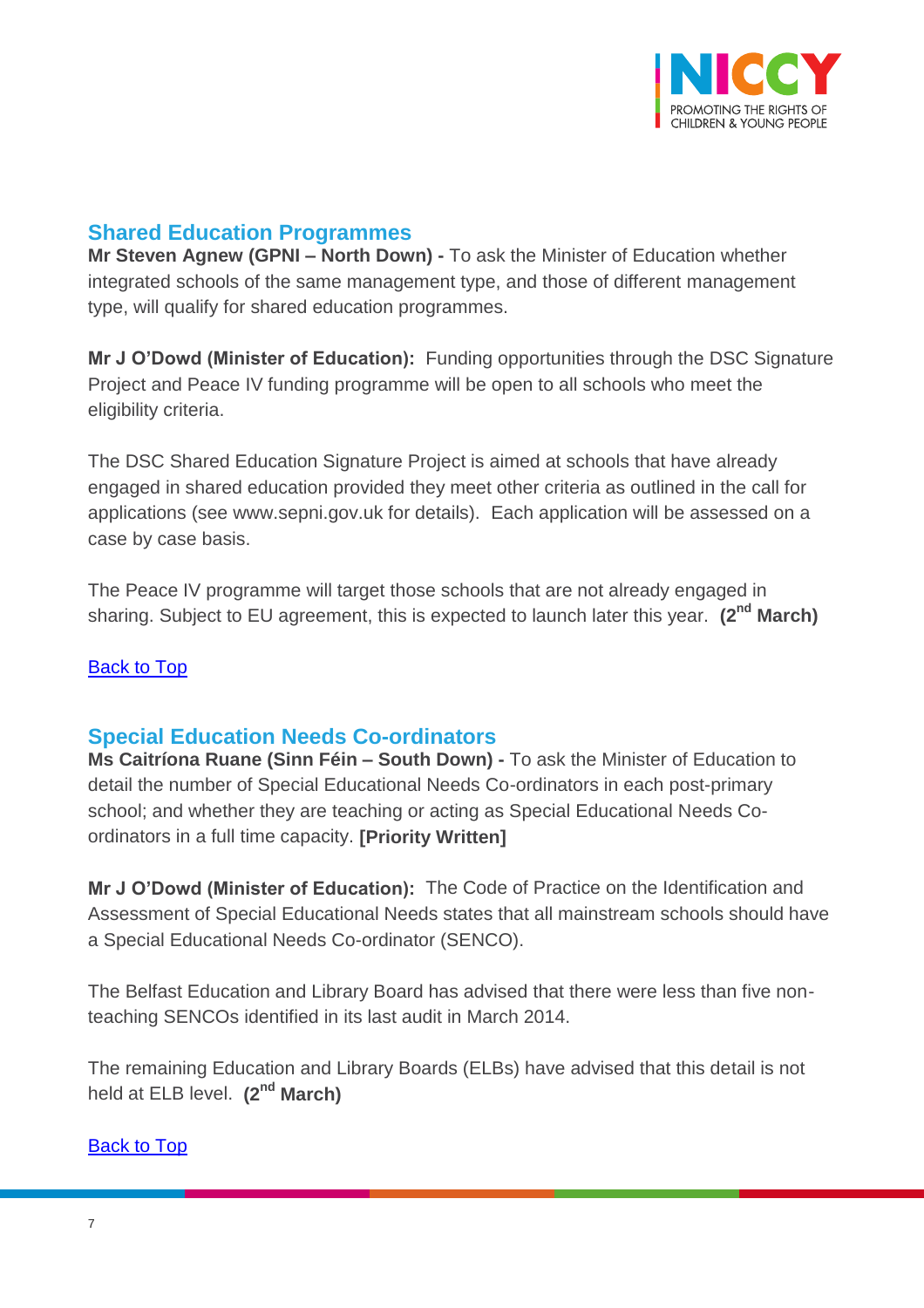

### <span id="page-7-0"></span>**Cyber Bullying and Social Media Exploitation Awareness**

**Ms Claire Sugden (IND – East Londonderry) -** To ask the Minister of Education what programmes exist within secondary level education to raise awareness of cyber bullying and social media exploitation.

**Mr J O'Dowd (Minister of Education):** The Department takes these issues very seriously and issued an e-Safety Guidance Circular to all schools in December 2013. It stated that 'eSafety must be built into the delivery of the curriculum' and recommended that schools use external expertise, where appropriate, to help address these complex issues. It is, however, a matter for each school to determine which programmes and resources best suit their particular needs.

All secondary schools promote the personal development of pupils as part of the topic 'Learning for Life and Work' (LLW). Bullying/cyber-bullying and e-safety are widely covered during LLW. LLW resources for schools have been developed by CCEA, which include 'safety and managing risk' in the real world and online. Other materials on specific e-safety issues have been prepared and made available to all teachers through the Classroom 2000 (C2K) network.

Awareness raising programmes, training and resources are provided by a range of organisations such as the PSNI and the NI Anti-Bullying Forum. Voluntary organisations also support schools by providing talks to pupils and parents on these issues.

As part of "Safer Internet Day 2015", a toolkit was provided to schools which included information, advice and lesson plans on issues including sexting, using webcams, using Social Networks, inappropriate content and chatting with strangers online.

Specialist training and support are also available to schools via the Education and Library Boards' child protection, education welfare and behaviour support services; and from the Child Protection Support Service to Schools (CPSSS). **(2nd March)**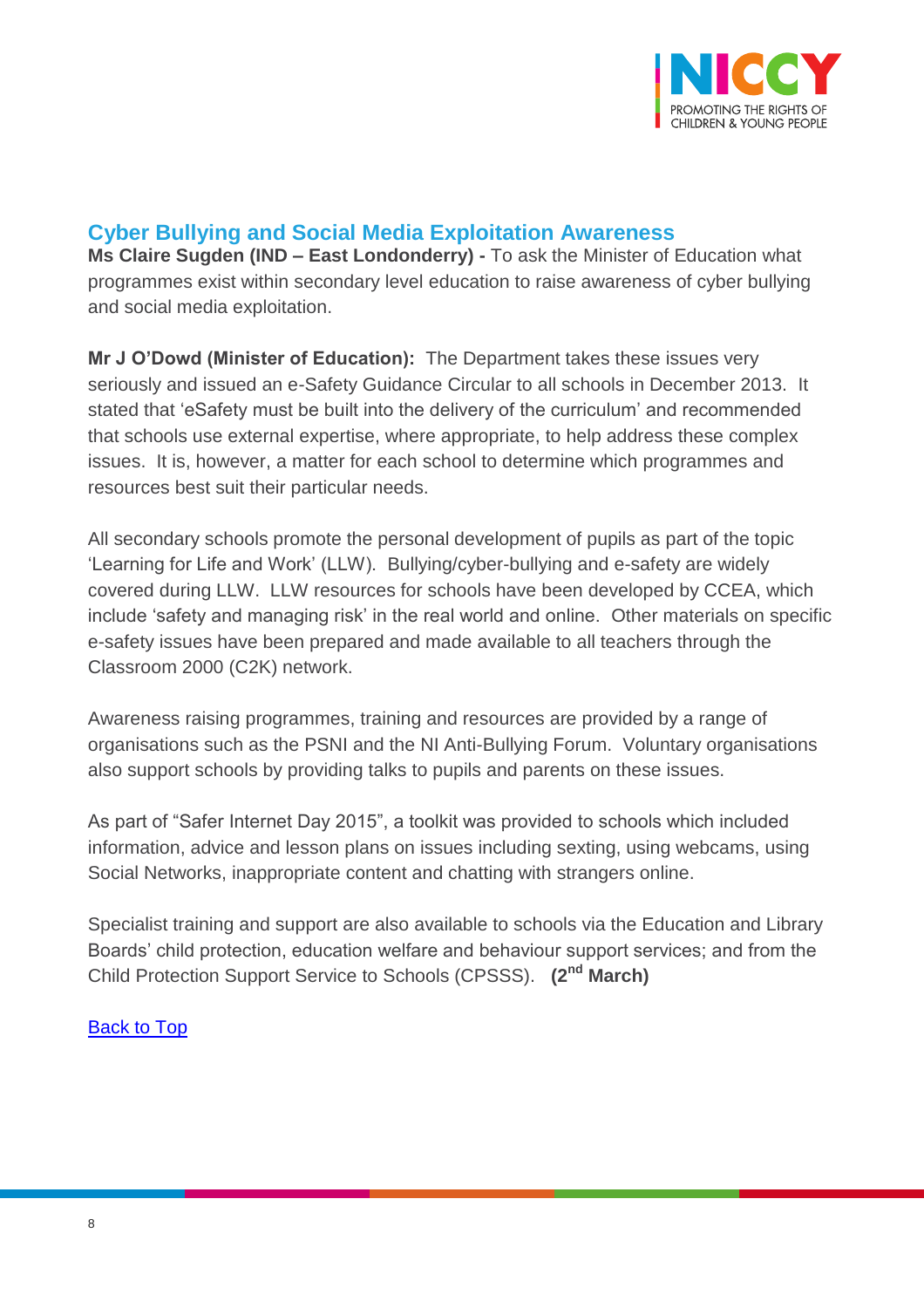

## <span id="page-8-0"></span>**Classroom Assistance Policy**

**Lord Morrow of Clogher Valley (DUP – Fermanagh and South Tyrone) -** To ask the Minister of Education, pursuant to AQW 42159/11-15, whether there is a policy within his Department or the Education and Library Boards whereby only Stage 5 SEN pupils are permitted to be considered for classroom assistance.

**Mr J O'Dowd (Minister of Education):** There is no policy within either the Department of Education or the Education and Library Boards (ELBs) which states that only pupils at Stage Five of the Code of Practice on the Identification and Assessment of Special Educational Needs can be considered for classroom assistance. Current legislation does not prevent a school or Board from considering classroom assistance for a pupil at any stage of the Code of Practice. **(2nd March)**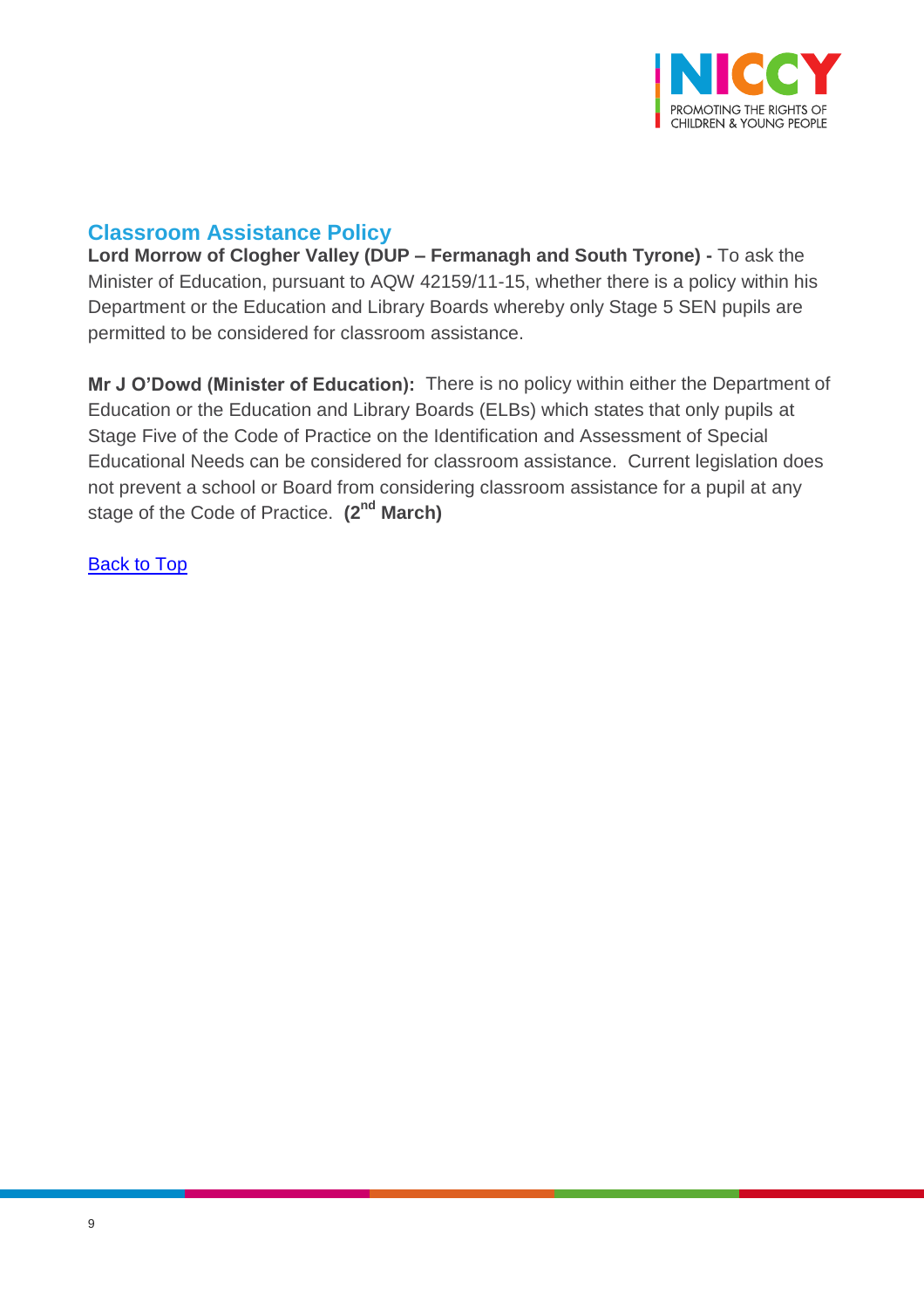

# <span id="page-9-0"></span>**Special Education Needs Figures 2014/15**

**Lord Morrow of Clogher Valley (DUP – Fermanagh and South Tyrone) -** To ask the Minister of Education whether he will provide, or place in the Assembly library, a copy of the figures for the 2014/15 census of primary and post-primary pupils with Special Educational Needs, broken down by Education and Library Board.

**Mr J O'Dowd (Minister of Education):** The 2014/15 school census final figures were released on 26th February 2015. A breakdown of special educational needs in primary and post-primary schools by ELB can be found overleaf.

### **Number of primary and post-primary pupils with special educational needs, by ELB, 2014/15**

|                              | <b>Belfast</b> | Western | <b>North</b><br><b>Eastern</b> | <b>South</b><br><b>Eastern</b> | <b>Southern</b> | <b>Total</b> |
|------------------------------|----------------|---------|--------------------------------|--------------------------------|-----------------|--------------|
| <b>Statemented</b><br>pupils | 863            | 774     | 882                            | 1,232                          | 1,353           | 5,104        |
| <b>SEN stages</b><br>$1 - 4$ | 5,984          | 5,729   | 6,717                          | 6,640                          | 6,042           | 31,112       |
| <b>SEN stages</b><br>$1 - 5$ | 6,847          | 6,503   | 7,599                          | 7,872                          | 7,395           | 36,216       |

#### **Primary**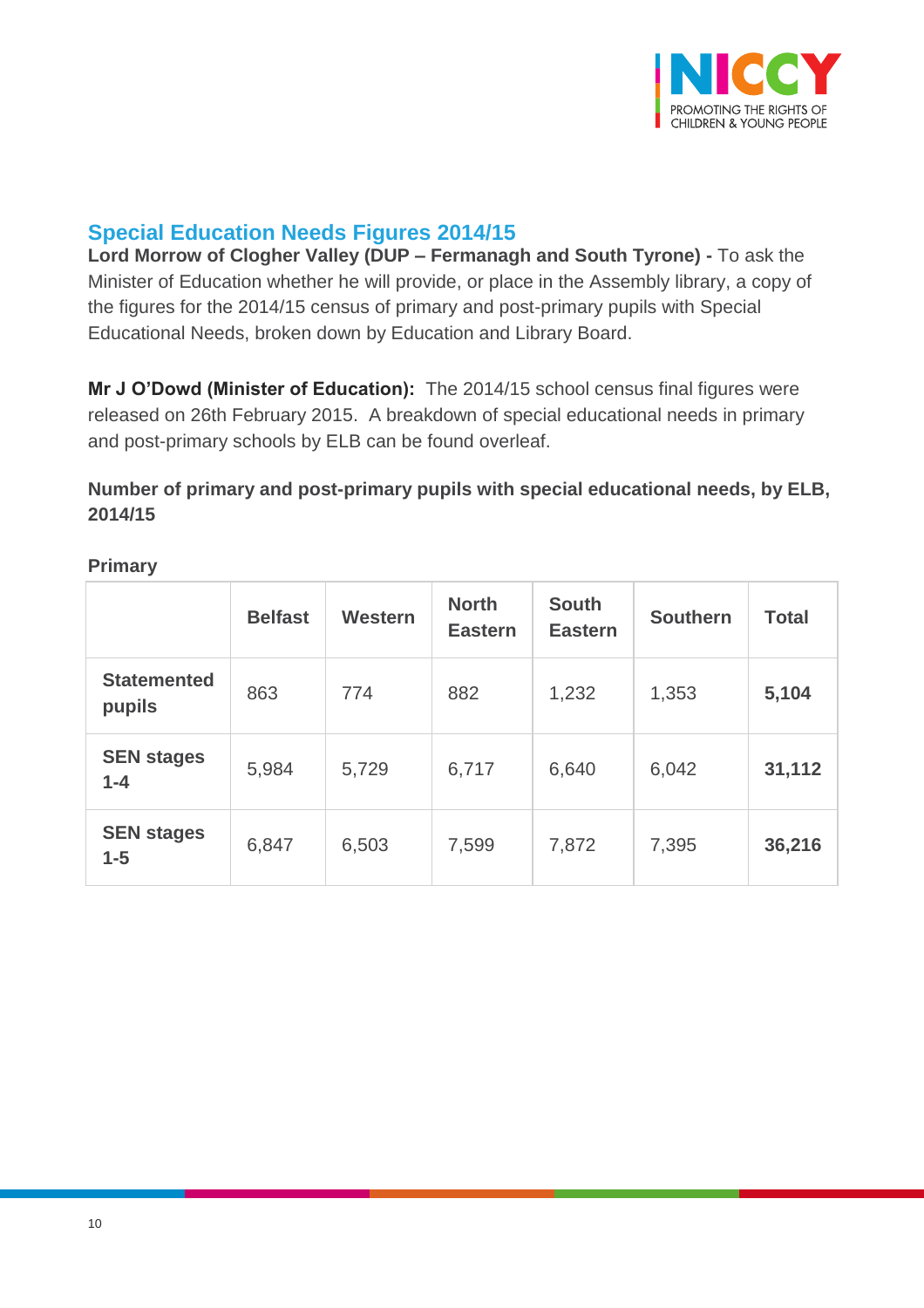

#### **Post-primary**

|                              | <b>Belfast</b> | <b>Western</b> | <b>North</b><br><b>Eastern</b> | <b>South</b><br><b>Eastern</b> | <b>Southern</b> | <b>Total</b> |
|------------------------------|----------------|----------------|--------------------------------|--------------------------------|-----------------|--------------|
| <b>Statemented</b><br>pupils | 1,004          | 1,210          | 1,031                          | 1,099                          | 1,622           | 5,966        |
| <b>SEN stages</b><br>$1 - 4$ | 6,618          | 4,988          | 4,084                          | 4,491                          | 3,589           | 23,770       |
| <b>SEN stages</b><br>$1-5$   | 7,622          | 6,198          | 5,115                          | 5,590                          | 5,211           | 29,736       |

Source: NI school census

Notes:

1. Figures for primary include nursery, reception and year 1 - 7 classes.

2. Figures include pupils at stages 1 – 5 on the Special Educational Needs Code of Practice.

**(2nd March)**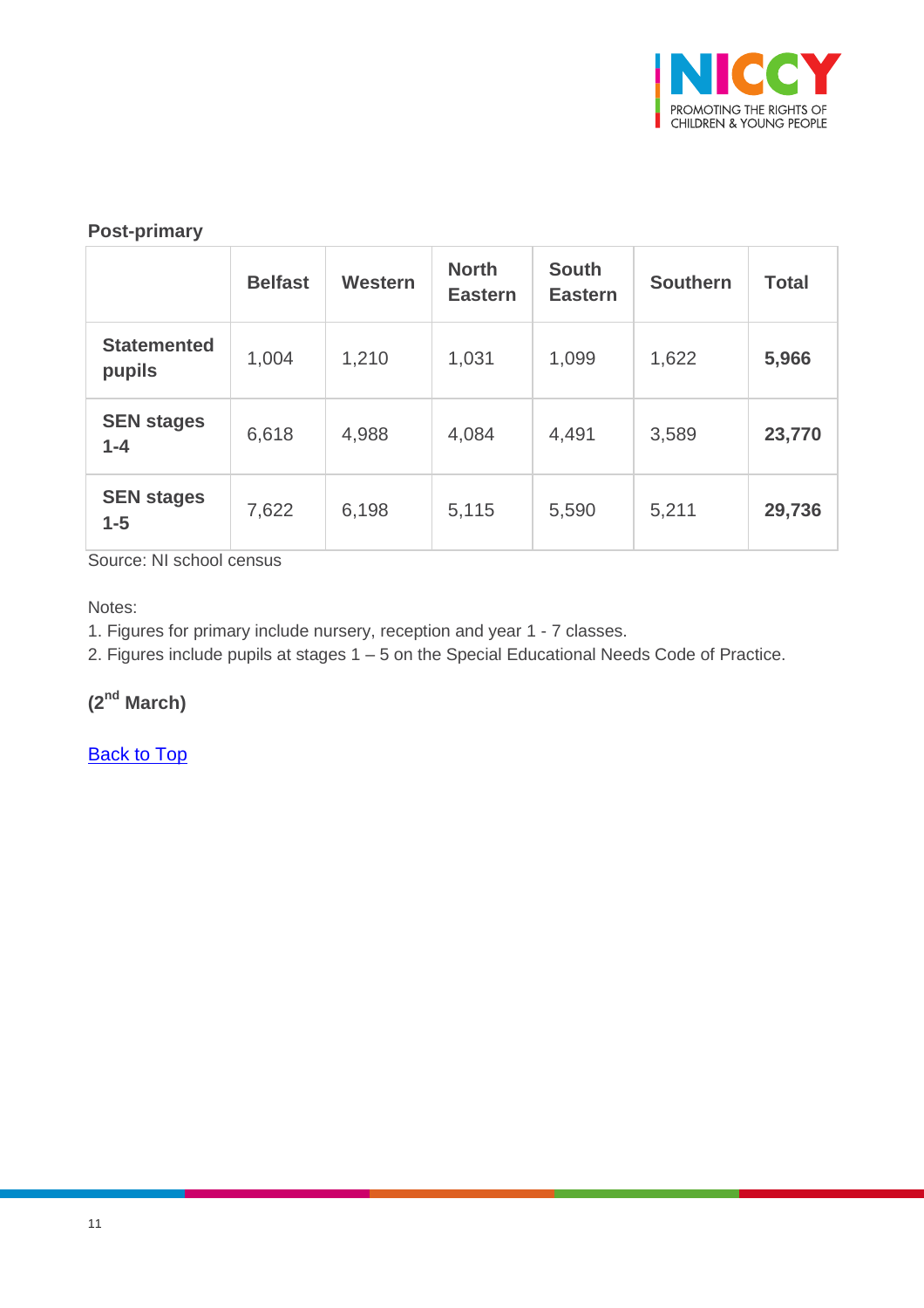

# <span id="page-11-0"></span>**School Closure Procedure**

**Mr Gerry Kelly (Sinn Féin – North Belfast) -** To ask the Minister of Education to outline the procedure used by schools when deciding to close for a snow day.

**Mr J O'Dowd (Minister of Education):** The Department recognises that decisions on whether or not to close a school can only be made at local level by the Principal who has the knowledge and experience to assess the situation affecting their school. The specific procedure for deciding whether or not to close will therefore vary across schools.

To support Principals in making their decision, the Department has provided schools with a checklist which includes a list of the issues they need to consider when deciding whether or not to close their school. The main consideration is the possibility of risks to the health and safety of pupils and staff.

Each year the Department issues a letter to all schools to remind them of the need to have an action plan in place detailing how schools will deal with any exceptional closures that may arise and this reminder signposts them to the checklist which is available on the Department's website. **(3rd March)**

#### [Back to Top](#page-0-0)

### <span id="page-11-1"></span>**Special Education Needs and Disability Bill**

**Mr Pat Ramsey (SDLP – Foyle) -** To ask the Minister of Education what discussions has he held with the Minister of Health, Social Services and Public Safety regarding the forthcoming Special Educational Needs and Disability Bill.

**Mr J O'Dowd (Minister of Education):** I have engaged in discussions with the Minister of Health, Social Services and Public Safety on a range of matters relating to provision for children with special educational needs, during the development of the current policy proposals for the way forward on special educational needs and inclusion.

My core SEN proposals were considered and agreed by the Executive in July 2012 and I have proceeded with the drafting a Bill to reflect this agreement. In February 2015, I brought a Special Educational Needs and Disability Bill to the Executive for consideration.

The Bill contains clauses covering both the core proposals, as agreed in 2012, and a number of associated policy areas which I had advised I would consider; all are aimed at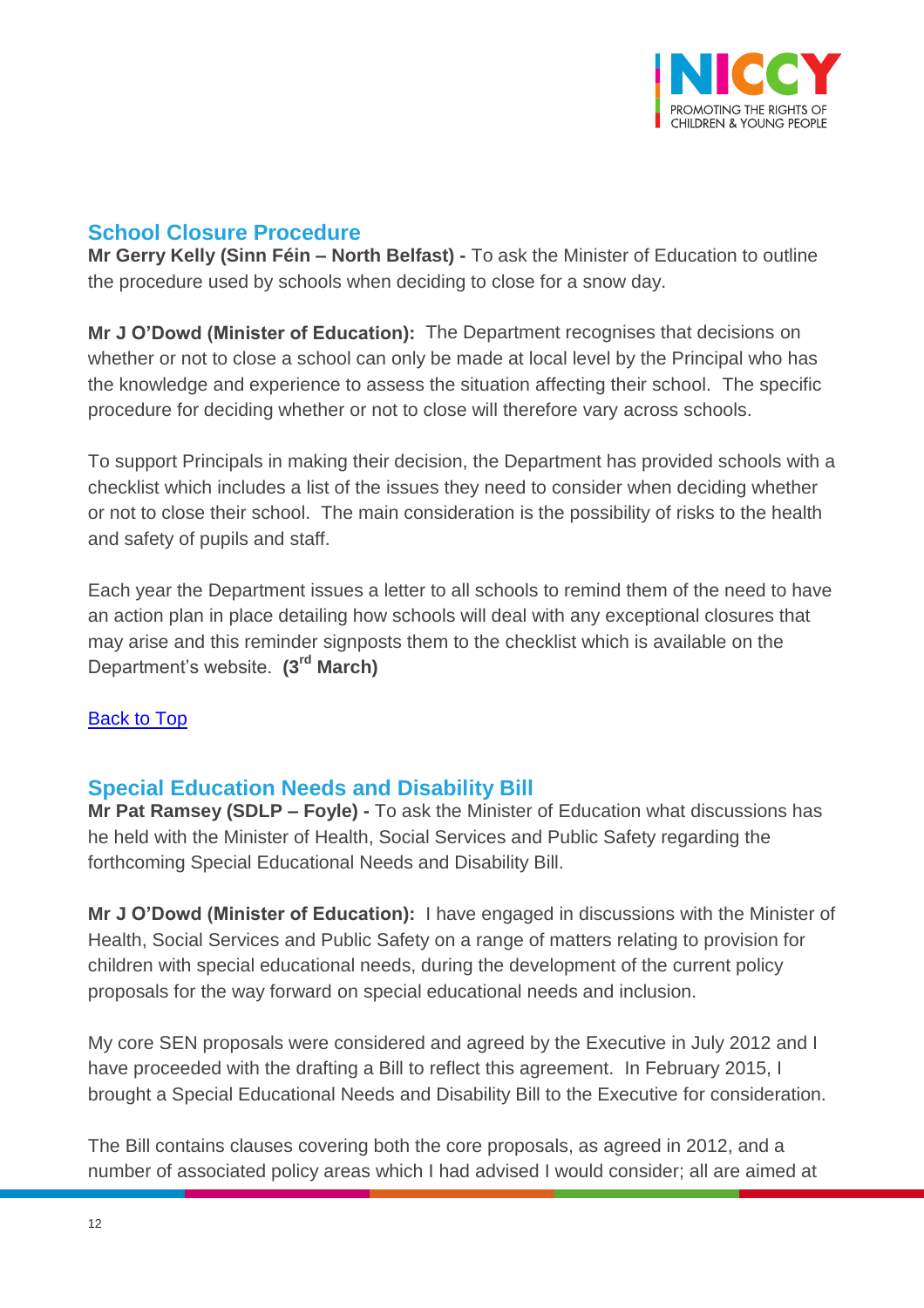

enhancing the current SEN policy framework. In advance of each of these Executive meetings, I circulated the draft proposals to all Executive colleagues.

There has also been ongoing engagement at official level as proposals of the Review of SEN and Inclusion were being developed. A number of meetings have taken place and presentations given on the key elements proposed for inclusion in a draft Bill. **(3rd March)**

#### [Back to Top](#page-0-0)

### <span id="page-12-0"></span>**School Patrols**

**Mrs Jo-Anne Dobson (UUP – Upper Bann) -** To ask the Minister of Education, pursuant to AQW 40818/11-15, whether he will ensure that each withdrawn patrol is reassessed in relation to the risks posed to pupils cycling or walking to and from each school.

**Mr J O'Dowd (Minister of Education):** The provision of school crossing patrols is a discretionary function. Patrols are, therefore, provided in support of the parental duty to ensure the safety of their child(ren) when walking to school. Patrols are provided where a location has been assessed as exceeding the threshold(s) set out in assessment guidelines. The guidelines are based on those of Road Safety GB, previously Local Authority Road Safety Officers Association (LARSOA). These guidelines incorporate elements from the existing widely adopted criteria for the assessment of potential zebra and pelican crossing sites, and consider factors such as traffic flow and the number of pupils crossing. Therefore, patrols are usually established at locations where there are high numbers of pupils and a heavy volume of traffic. Additionally, school crossing patrols are only permitted to marshal pedestrians and not cyclists.

Reassessments of patrols are routinely conducted when a patrol person leaves their post. School crossing patrols may be removed where a location no longer exceeds the threshold(s) set out in the guidelines.

With regard to the impact upon pupils following the removal of a patrol, Boards ensure that the reassessed crossing point is within tolerances experienced by pupils on any other route without a crossing patrol. **(3rd March)**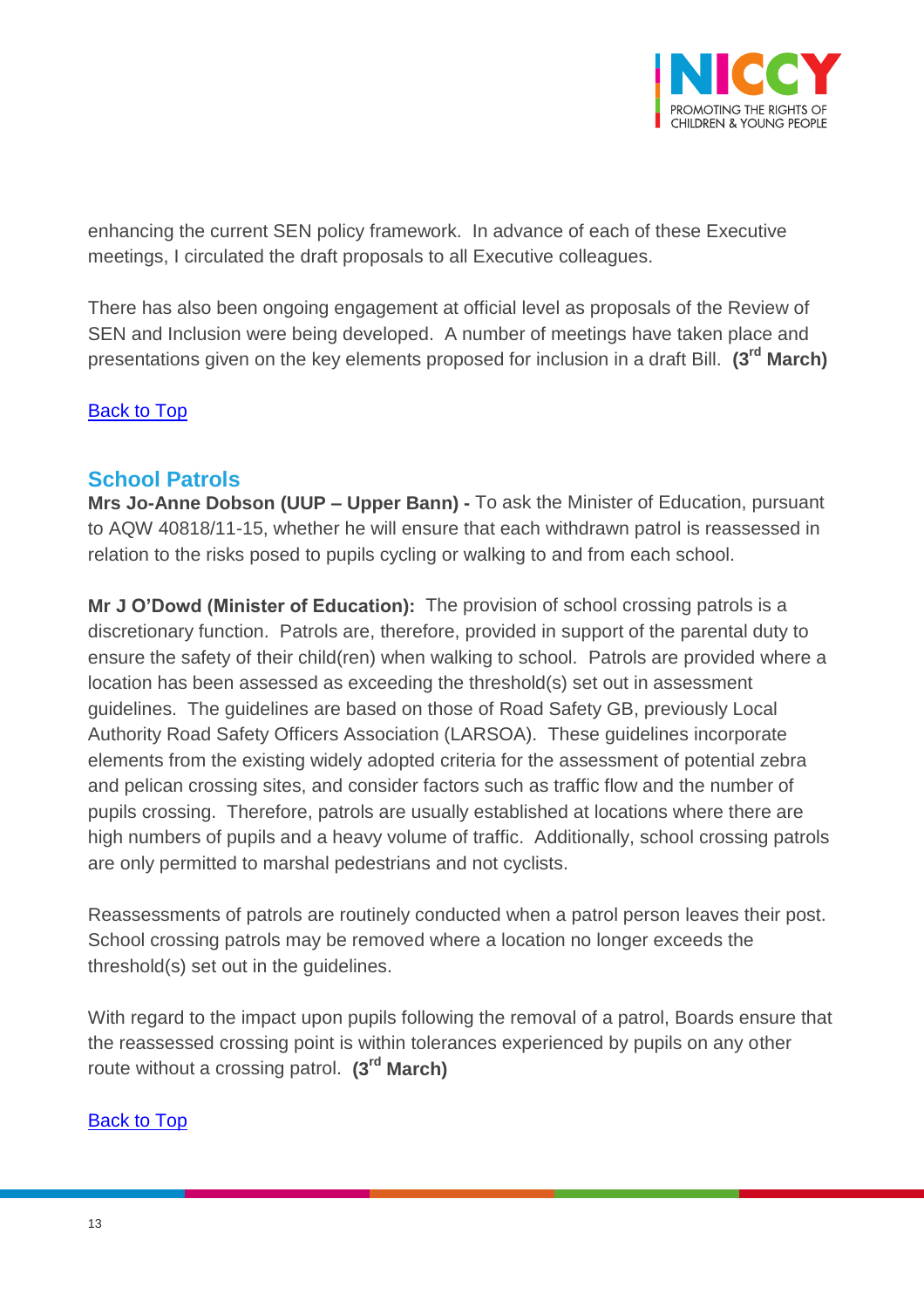

# <span id="page-13-0"></span>**Strategic Review of Integrated Education**

**Mr Steven Agnew (GPNI – North Down) -** To ask the Minister of Education for an update on the Strategic Review of Integrated Education.

**Mr J O'Dowd (Minister of Education):** I am currently considering the need for and scope of a future review of integrated education. **(4th March)**

#### [Back to Top](#page-0-0)

# <span id="page-13-1"></span>**Education and Training Inspectorate**

**Mr Steven Agnew (GPNI – North Down)** - To ask the Minister of Education what frameworks will be used by the Education and Training Inspectorate to evaluate shared education programmes, including raising the educational standards of pupils.

**Mr J O'Dowd (Minister of Education):** Over the four years of the Signature Project relating to Shared Education, ETI will use a framework to evaluate Shared Education which it has developed, in consultation with key educational stakeholders. In practice, ETI will evaluate the quality of:

- the strategic aims and objectives of the partnership through the school development plan, action plans and discussion with senior management;
- the outworking of the partnership ethos through the learning environment and pastoral provision, policies and practice:
- the leadership and management of shared education provision at all levels within the school and of the Shared Education partnerships between that school and other schools;
- learning and teaching through direct classroom observation achievement and standards, knowledge, understanding, skills, thinking, attitudes and dispositions:
- pupils' work: oral; written, multimedia and displays.

Discussions will also be held with pupils, parents, teachers, senior management, governors and community representatives. **(4th March)**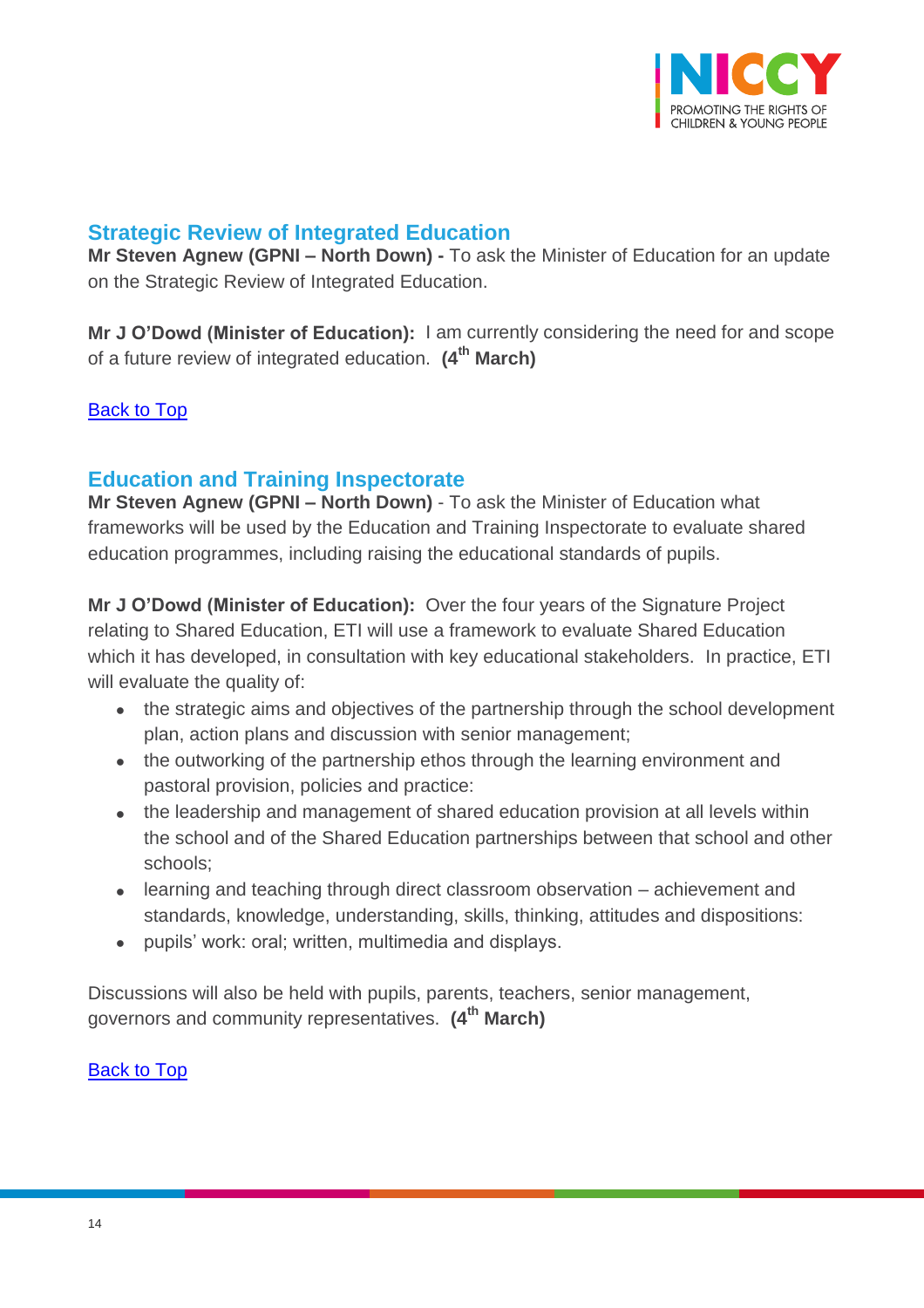

## <span id="page-14-0"></span>**Joint Management of Schools**

**Mr Steven Agnew (GPNI – North Down) -** To ask the Minister of Education to outline the process by which two schools can move to joint management; and whether two schools can move to joint management without the two churches' agreement.

**Mr J O'Dowd (Minister of Education):** Guidance for jointly managed schools is still under development and will be published in due course. Once published, the guidance will outline the process by which schools can move to joint management as well as stressing the pre-requisite for community support. **(5th March)** [Back to Top](#page-0-0)

## <span id="page-14-1"></span>**Community Relations, Equality and Diversity Funding**

**Mr Steven Agnew (GPNI – North Down) -** To ask the Minister of Education how he will ensure that no integrated school is disadvantaged if Community Relations, Equality and Diversity funding is discontinued.

**Mr J O'Dowd (Minister of Education):** As per my answer to AQW 42998/11-15, any decision to end Community Relations, Equality and Diversity (CRED) earmarked funding would be with a view to all schools continuing to carry out diversity work within their Local Management of Schools (LMS) budget allocation. If this decision is taken, schools of all management types will be treated equally. **(5th March)** [Back to Top](#page-0-0)

### <span id="page-14-2"></span>**Measuring School Performance**

**Miss Michelle McIlveen (DUP – Strangford) -** To ask the Minister of Education for an update on progress in relation to his dashboard of measures for measuring school performance.

**Mr J O'Dowd (Minister of Education):** To date the work on the dashboard has primarily encompassed desk research, literature reviews and internal discussion on the range of indicators that might be included.

The Department has written to key stakeholders inviting them to be part of a panel which will work with departmental officials to consider what should be included in the Dashboard of Measures, how it can be presented and the timescales for implementation. **(5th March) [Back to Top](#page-0-0)**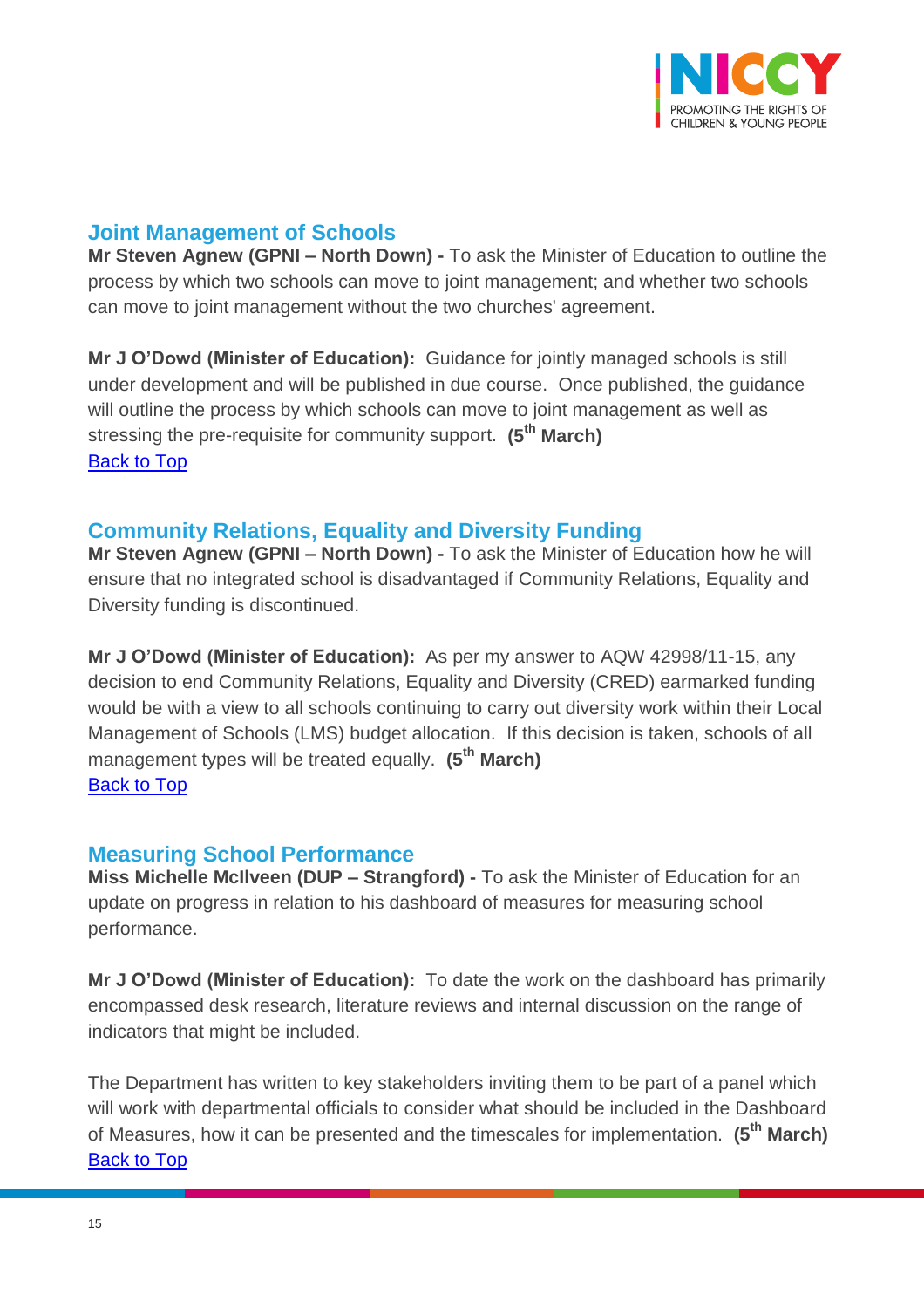

## <span id="page-15-0"></span>**Education and Training Inspectorate Report Recommendations**

**Mr Seán Rogers (SDLP – South Down) -** To ask the Minister of Education which recommendations from the Committee for Education's Report on Education and Training Inspectorate will be taken forward.

**Mr J O'Dowd (Minister of Education):** The Department's response to the Committee for Education's Report on the Education and Training Inspectorate and School Improvement can be found on the Assembly website at the following link.

 [http://www.niassembly.gov.uk/assembly-business/committees/education/calls-for](http://www.niassembly.gov.uk/assembly-business/committees/education/calls-for-evidence/inquiry-into-the-education-and-training-inspectorate-eti/)[evidence/inquiry-into-the-education-and-training-inspectorate-eti/](http://www.niassembly.gov.uk/assembly-business/committees/education/calls-for-evidence/inquiry-into-the-education-and-training-inspectorate-eti/)

It provides details of whether each recommendation has been accepted, in full or in part, and, where relevant, details of current actions being taken. **(6th March)**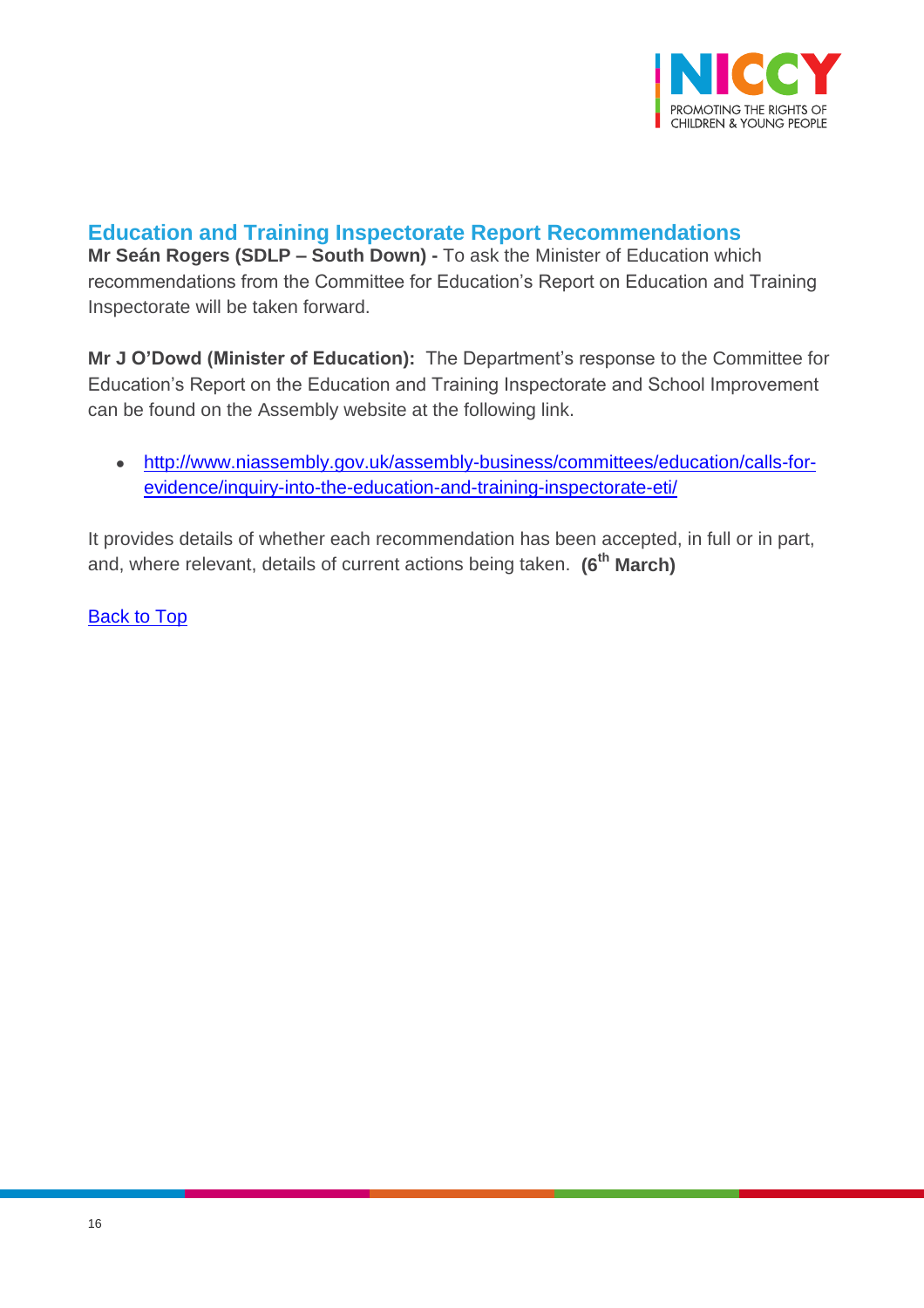

# **Department for Employment and Learning**

# <span id="page-16-0"></span>**Training for Young People with Special Education Needs**

**Mrs Pam Cameron (DUP – South Antrim) -** To ask the Minister for Employment and Learning for an update on the provision of training for young people with special educational needs, once they reach the age of 19.

**Mr S Farry (Minister for Employment and Learning):** My Department is committed to ensuring that all young people with special education needs who can benefit from training, can avail of the opportunities on offer. Training is offered through a range of education, skills and employment provision.

My Department offers these young people a number of options through a range of programmes and services. This includes Training for Success, Apprenticeships, Further and Higher Education, the European Social Fund programme, Careers guidance and employment support services.

I am well aware that young people with special education needs can face a range of barriers that prevent them from availing of the opportunities on offer. That is why my Department and its providers place great importance on offering support facilities right across our services.

Our aim is straightforward. We want to provide tailored support and assistance that helps these young people achieve their desired training, skills or employment outcomes. Our support provides financial help and targets assistance at individuals. The individual assistance can include adaptations to training or learning environments, the provision of a support worker, extended eligibility criteria or more flexible participation arrangements. In addition to our current provision, in recent times I have initiated a number of strategic approaches which cumulatively will enhance our provision. This includes the outworking of the review of careers support, the review of Youth Training, an Employment and Skills Strategy for People with Disabilities, the delivery of wide ranging support services under the new European Social Fund programme and also the new Economic Inactivity Strategy.

The initiatives will put in place new and improved provision which young people with special education needs can access in order to achieve their skills and employment goals. **(4th March)** [Back to Top](#page-0-0)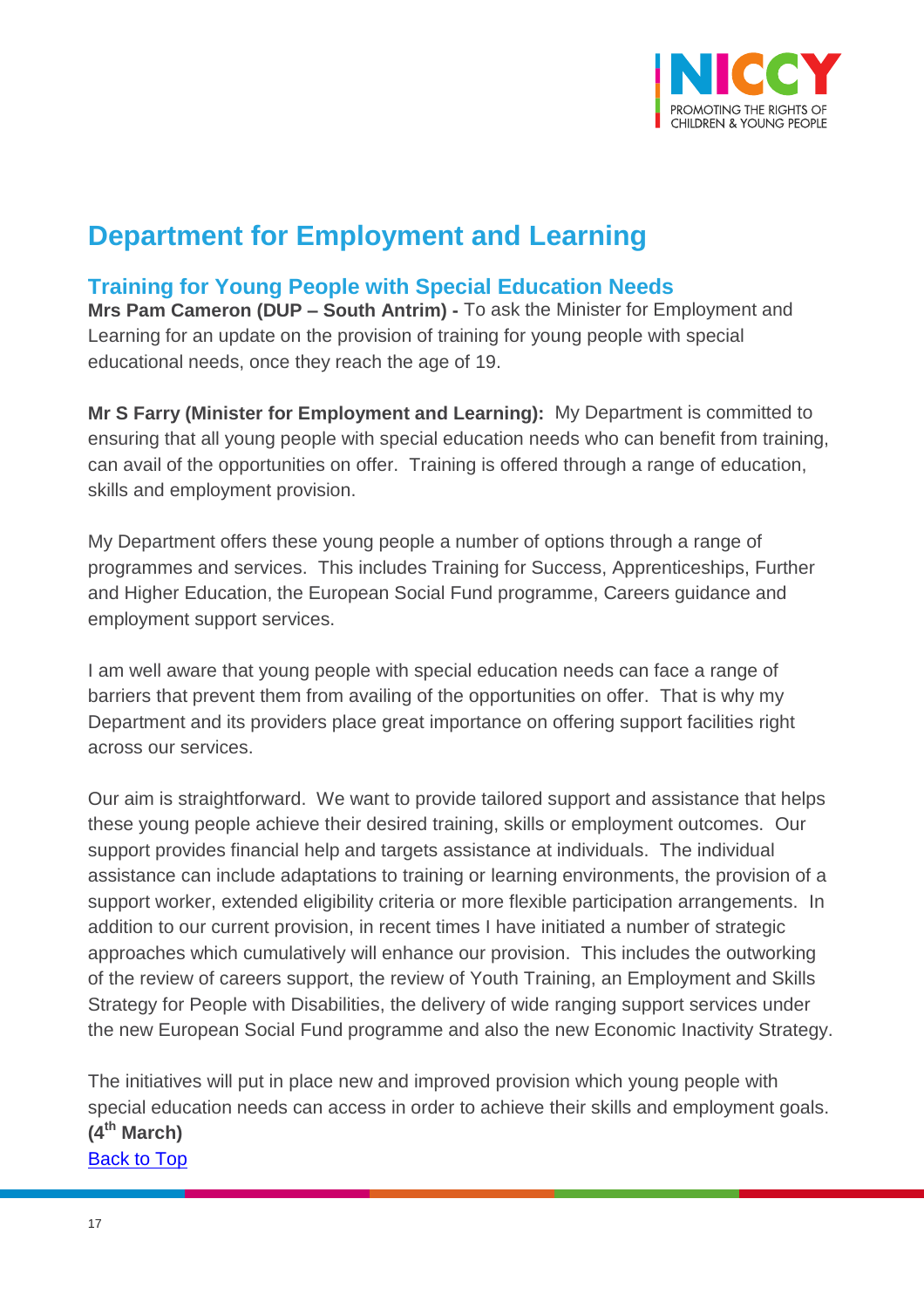

# **Department of Finance and Personnel**

### <span id="page-17-0"></span>**Voluntary Exit Scheme**

**Mrs Judith Cochrane (APNI – East Belfast) -** To ask the Minister of Finance and Personnel what plans are being put in place to prepare managers, who will not be leaving through the Voluntary Exit Scheme, to manage change.

**Mr S Hamilton (Minister of Finance and Personnel):** Responsibility for managing change as a result of the NICS Voluntary Exit Scheme rests with individual departments. I am confident that managers within the NICS have the resilience and ability to deal with the challenges that will arise as a consequence of the pay bill reduction required in the current financial year. Furthermore, the Department will agree a comprehensive training programme with the Centre for Applied Learning, the NICS generic provider for Learning and Development, to support mangers at all levels across the organisation to manage change. **(4th March)**

[Back to Top](#page-0-0)

### <span id="page-17-1"></span>**Voluntary Exit Scheme**

**Mrs Judith Cochrane (APNI – East Belfast) -** To ask the Minister of Finance and Personnel whether any Department would have the capacity to deliver support services for staff leaving through the Voluntary Exit Scheme, given the recent budgetary constraints.

**Mr S Hamilton (Minister of Finance and Personnel):** The overarching objective of the NICS Voluntary Exit Scheme is a permanent NICS pay bill reduction in the 2015/16 financial year. It is a voluntary scheme, which will compensate staff who choose to apply and are selected to leave.

A wide range of support services which are already provided within existing departmental capacity, are available to staff choosing to leave via the Scheme. One example is the Department of Employment and Learning's Career and Employment Service and such sources of information will be signposted to staff. **(4th March)**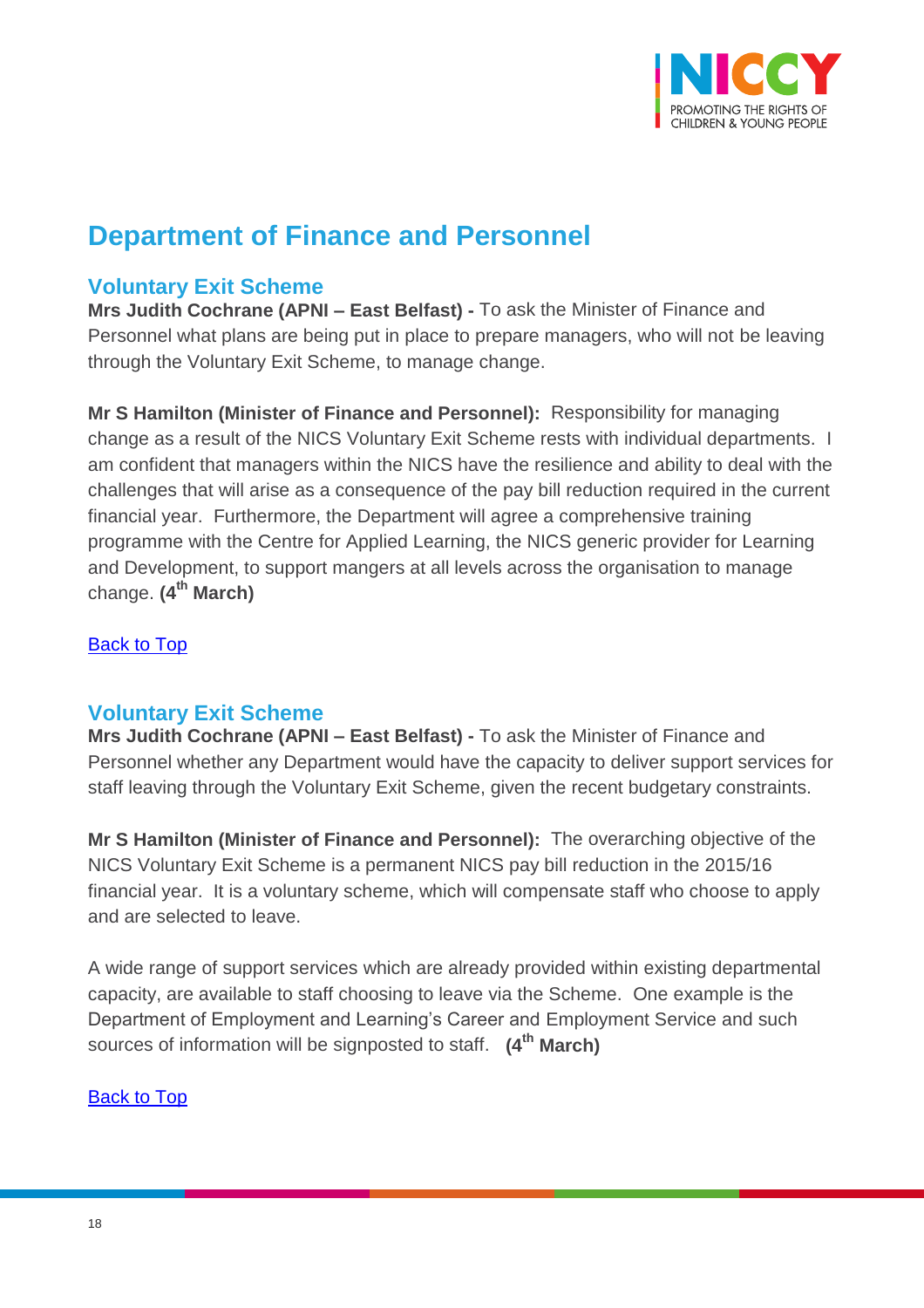

# <span id="page-18-0"></span>**Voluntary Exit Scheme**

**Mrs Judith Cochrane (APNI – East Belfast) -** To ask the Minister of Finance and Personnel what is being done to prepare staff who might leave through the Voluntary Exit Scheme for the outside job market.

**Mr S Hamilton (Minister of Finance and Personnel):** The overarching objective of the NICS Voluntary Exit Scheme is a permanent NICS pay bill reduction in the 2015/16 financial year. It is a voluntary scheme, which will compensate staff who choose to apply and are selected to leave.

The normal support mechanisms to anyone wishing to seek alternative employment are available to staff choosing to leave via the Scheme, for example through the Department of Employment and Learning Careers Service and Employment Service. While sources of information already available, including employment-related information, will be signposted to staff, it is entirely a decision for the individual as to which future career path, if any, they wish to pursue on leaving the NICS. **(4th March)**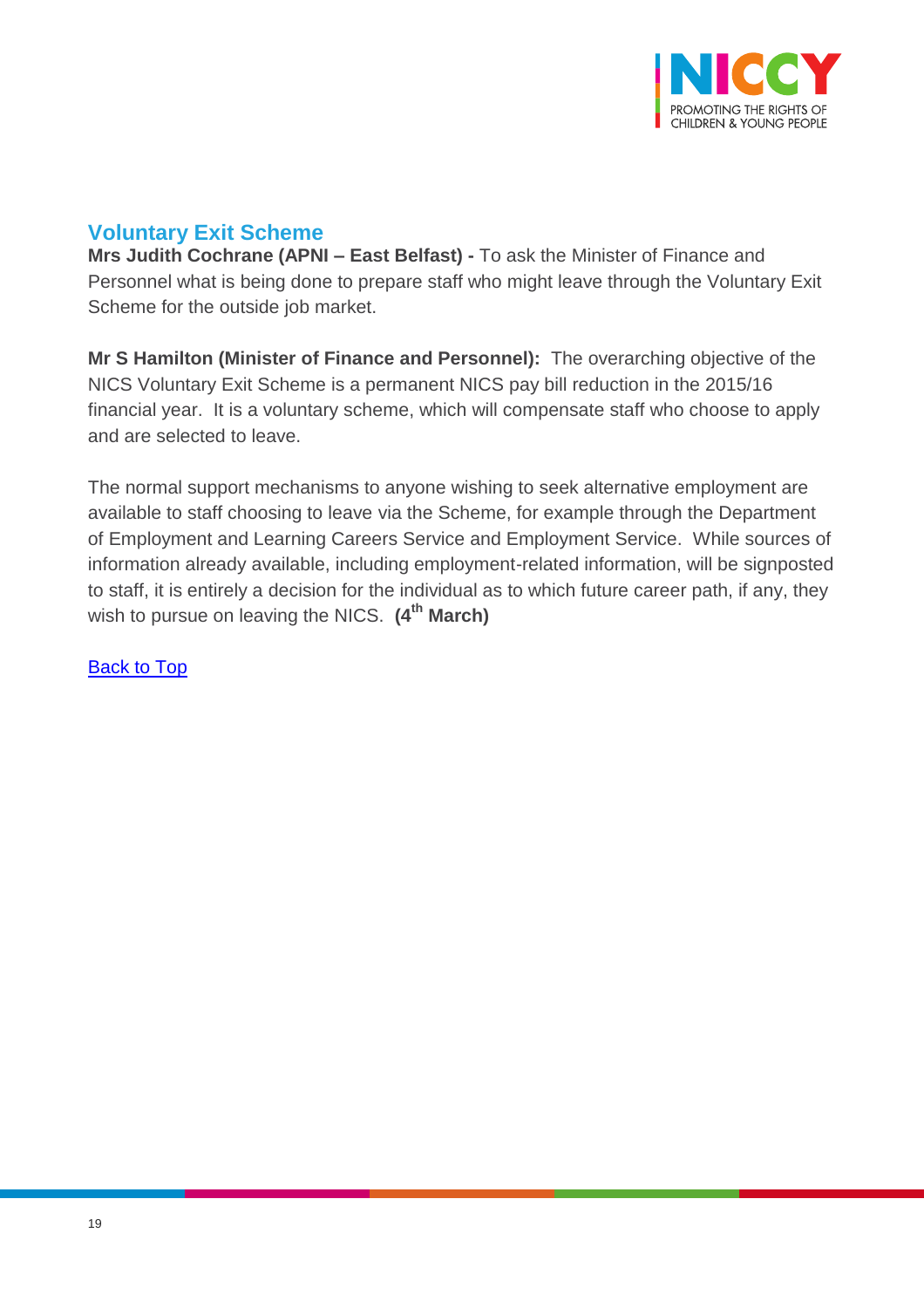

# **Department of Health**

# <span id="page-19-0"></span>**Applied Behavioural Analysis**

**Mr Chris Lyttle (APNI – East Belfast) -** To ask the Minister of Health, Social Services and Public Safety what assessment his Department has made of Applied Behavioural Analysis as an appropriate and effective intervention for children with autism.

**Mr J Wells (Minister of Health, Social Services and Public Safety):** My Department recognises that there are a number of interventions for autism, including Applied Behaviour Analysis (ABA), but does not advocate any particular approach. This is a decision for clinicians to make, based on individually assessed needs and good practice evidence.

The range of individually tailored programmes which HSC Trusts provide, are drawn from a wide body of research and evidence. Many of these interventions use approaches from the theoretical frameworks which contribute to ABA (e.g. positive behaviour management strategies and understanding of communicating through behaviour). Following assessment Trusts work collaboratively with children and their families to provide a systemic-based therapeutic intervention, which includes working with children, young people and their families in their communities.

It should be noted that, while most ABA programmes focus solely on the child, the approach adopted by HSC Trusts means they can work with the child but also the parent (focussing on developing supports, effective and consistent parenting strategies, etc) or the school, to support the young person with autism. **(6th March)**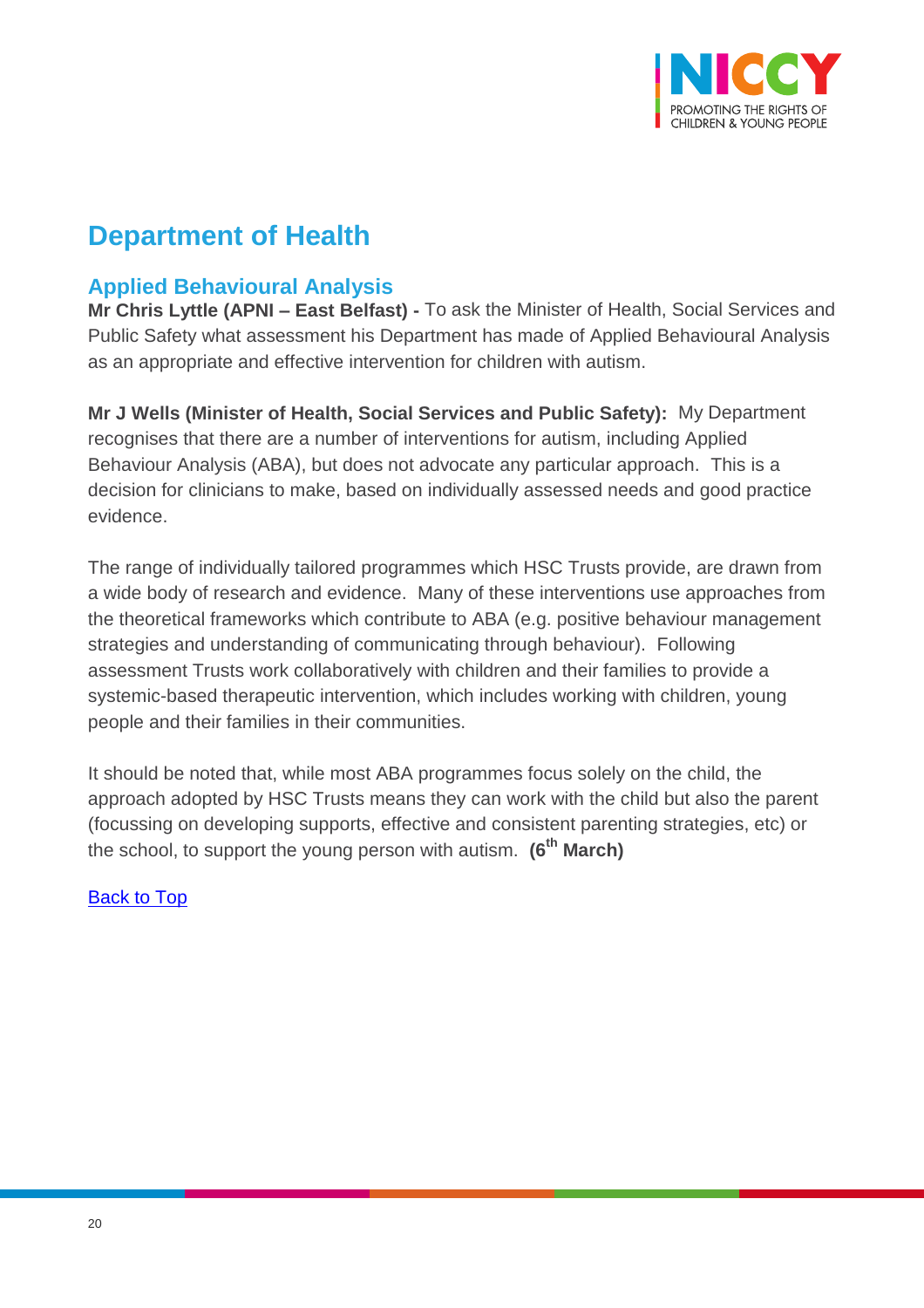

# <span id="page-20-0"></span>**Delivering Social Change Signature Programme**

**Ms Claire Sugden (IND – East Londonderry) -** To ask the Minister of Health, Social Services and Public Safety for an update on the Support For Parents Delivering Social Change Signature Programme, including the number of families who have benefited from this programme since 2012.

**Mr J Wells (Minister of Health, Social Services and Public Safety):** Significant progress continues to be made on four parenting support programmes being delivered through the Public Health Agency (PHA) as part of the Delivering Social Change programme. These provide additional high quality support to new and existing parents living in areas of deprivation through positive parenting programmes. Two of the four programmes are delivered direct to families.

By the end of December 2014 26 Parenting Your Teen programmes have been delivered to 313 parents and 632 children, with 89% of families completing the programme. A further 117 families had completed the Strengthening Families programme.

The remaining two programmes aim to improve the quality of services delivered to families. Funding is being used to increase the number of organisations who deliver the Incredible Years programme in NI to the highest quality and adherence to programme fidelity standards. In addition, by the end of December 2014, a total of 342 early years and HSC professionals had undertaken Infant Mental Health training through one of 3 new training programmes being funded. The investment in Infant Mental Health Training has also enabled the establishment of a regional Infant Mental Health Plan that will determine the level of investment required beyond the current scale of training resourced under Delivering Social Change. **(6th March)**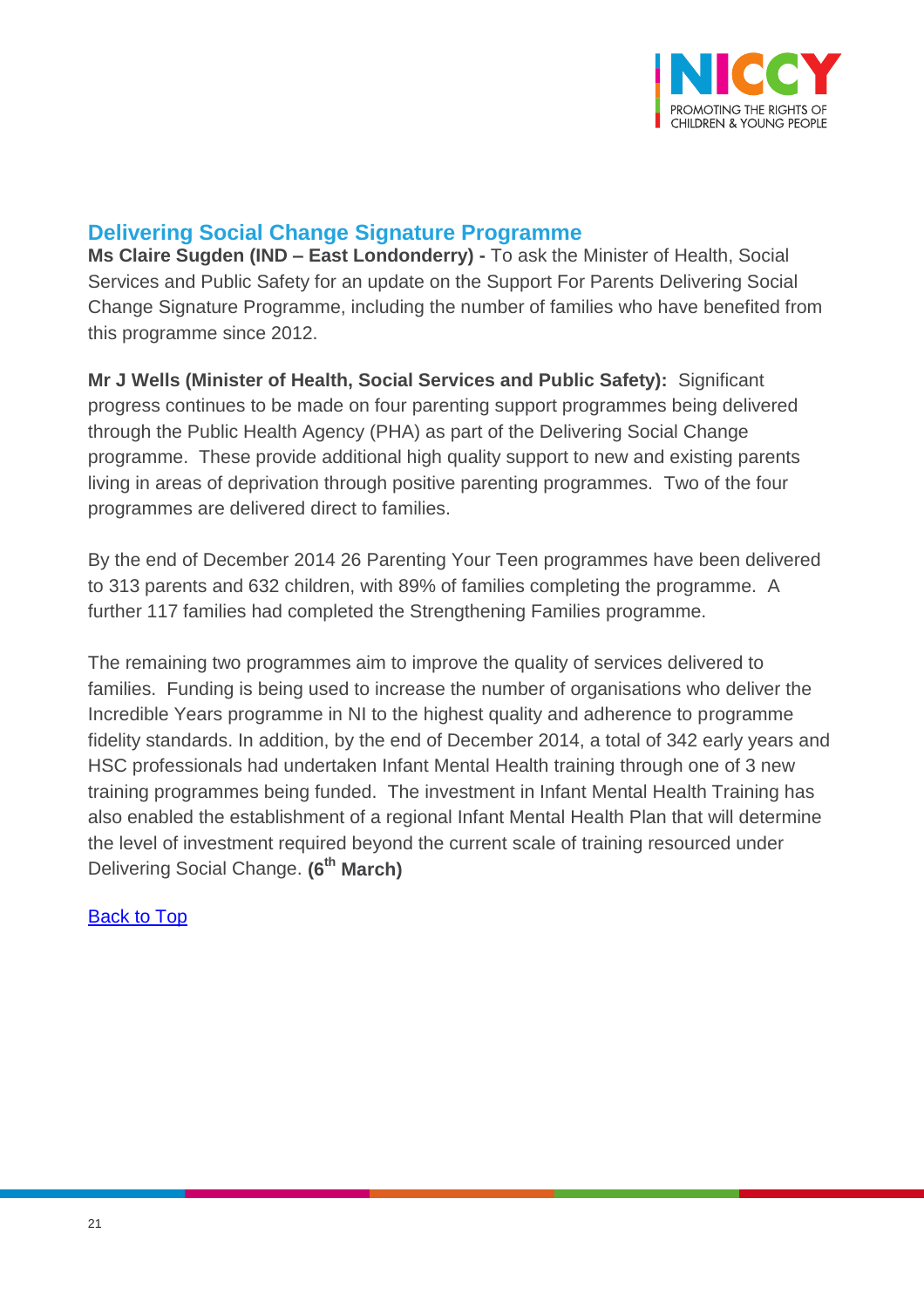

# <span id="page-21-0"></span>**Provision, Funding and Facilities**

**Ms Claire Sugden (IND – East Londonderry) -** To ask the Minister of Health, Social Services and Public Safety for his assessment of the current health provision to treat and support people who are recovering from eating disorders; and what funding has been allocated to programmes and facilities that provide this care, in each of the last three years.

**Mr J Wells (Minister of Health, Social Services and Public Safety):** Eating Disorder Services are provided through a stepped care approach which ranges from early detection and intervention, to community-based treatment, to specialist inpatient provision.

Community-based Specialist Eating Disorder Services are available across all five HSC Trusts (with Belfast Trust providing services for the South Eastern Trust) for both adults and children and young people.

Inpatient treatment for adults with an eating disorder is facilitated in existing hospitals with in-reach support provided by specialist community-based eating disorder teams. This ensures a continuum of care when patients are discharged.

Inpatient care for children and adolescents with eating disorders is usually provided at Beechcroft, the Regional Child and Adolescent Mental Health Inpatient Unit. If the patient's condition is primarily physical, clinicians may decide that the best place for treatment is an acute hospital setting. If a patient requires more intense specialist treatment for anorexia, Trusts can access beds in England, Scotland and Ireland through the Extra Contractual Referral (ECR) process.

A total of £2 million per annum is allocated to specialist Eating Disorder Services, and this has been the case since 2008/09. This figure does not include inpatient care or the cost of treatment for eating disorders provided outside Northern Ireland **(6th March)**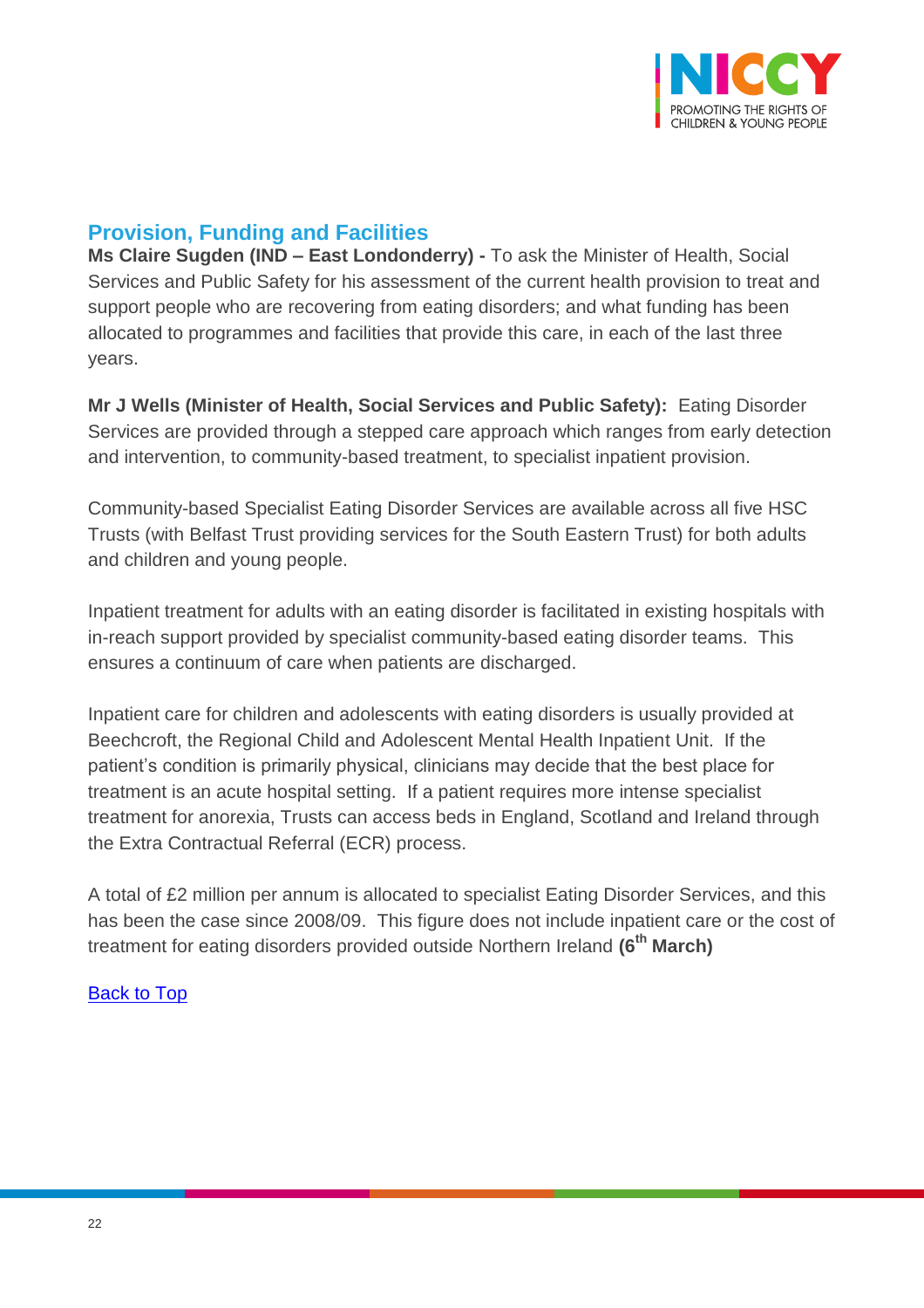

# **Department of Justice**

## <span id="page-22-0"></span>**Sarah's Law**

**Lord Morrow of Clogher Valley (DUP – Fermanagh and South Tyrone) -** To ask the Minister of Justice what further consideration has been given to the introduction of Sarah's Law; and what challenges or difficulties would be faced in introducing and enforcing such a law.

**Mr D Ford (Minister of Justice):** Ongoing review has shown that the current administrative disclosure arrangements are working well.

Disclosure of information to protect children already takes place and will continue under normal police operating practices. Parents and others who have immediate concerns about any individual whom they fear is posing a risk to the safety of a child should go to the police or social services at any time about their concerns. The PSNI have in place local public protection teams to deal with these issues. Children's services in Health and Social Care Trusts also have a role to protect children and work closely with police where a risk to a child is identified, under the Protocol for Joint Investigation by Social Workers and Police Officers of Alleged and Suspected Cases of Child Abuse – Northern Ireland. Social Services are also represented on the local public protection teams.

The relevant criminal justice agencies have not raised any recent public protection concerns that need to be addressed by making changes to the arrangements. I have, therefore, no current plans to alter the administrative system of disclosure at this time as there are no pressing reasons for legislative provision. I will, however, continue to keep the arrangements under review. **(4th March)**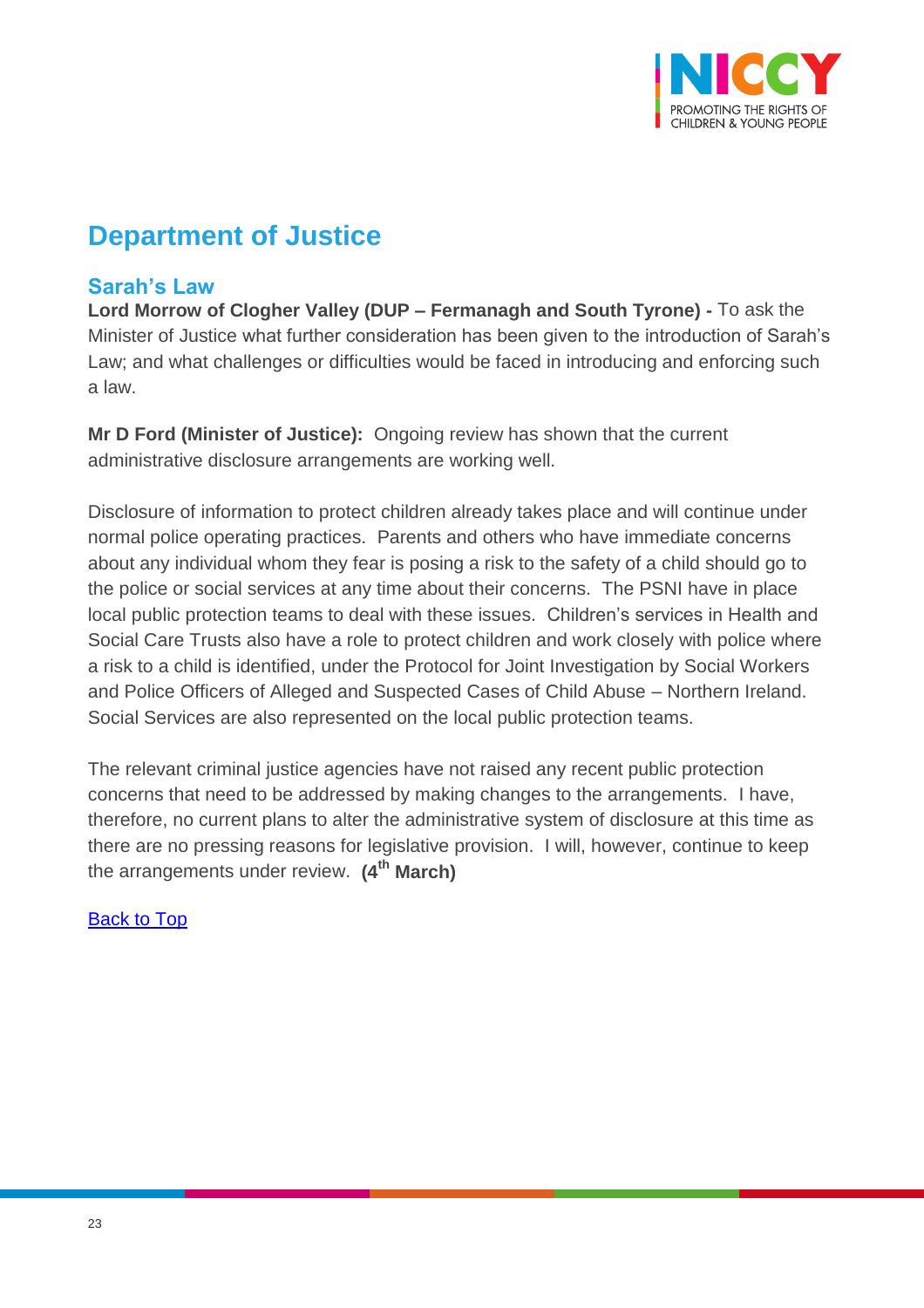

# <span id="page-23-0"></span>**Cyber Bullying and Harrassment**

**Ms Claire Sugden (IND – East Londonderry) -** To ask the Minister of Justice how his Department is working with arm's-length bodies to address cyber bullying and harassment.

**Mr D Ford (Minister of Justice):** The Department of Justice, through the local Policing and Community Safety Partnership (PCSP) network, has done much to develop internet safety and tackle the growing prevalence of cyberbullying and some of its very harmful consequences.

This work is directed at safeguarding young people in the digital world and educating them so they feel safe when accessing e-technologies. PCSPs, in partnership with Health Trusts and PSNI, have developed a range of e-safety resources for children, parents and practitioners on internet and on-line safety, sexting, cyberbullying and reporting abuse.

The Youth Justice Agency is represented, at committee level, on the Safeguarding Board for Northern Ireland which has been commissioned to develop a Northern Ireland e-safety strategy on behalf of the Northern Ireland Executive. I look forward to the publication of this strategy and will consider how my Department can best contribute to its success.

Harassment and bullying are already criminal offences in Northern Ireland, whether perpetrated directly or in the form of cyber bullying. The maximum penalty for harassment is two years imprisonment, which may be increased to seven years where there is the threat of violence, or 10 years where a person threatens to kill another.

In addition, recent changes to the law introduced by the Criminal Justice and Courts Act 2015 have increased the penalties for certain offences under the Malicious Communications Act 1988 to a maximum of two years imprisonment.

Whilst I have no further plans to change our laws at this time, along with my officials, I will be keeping developments in other jurisdictions under review. **(6th March)**